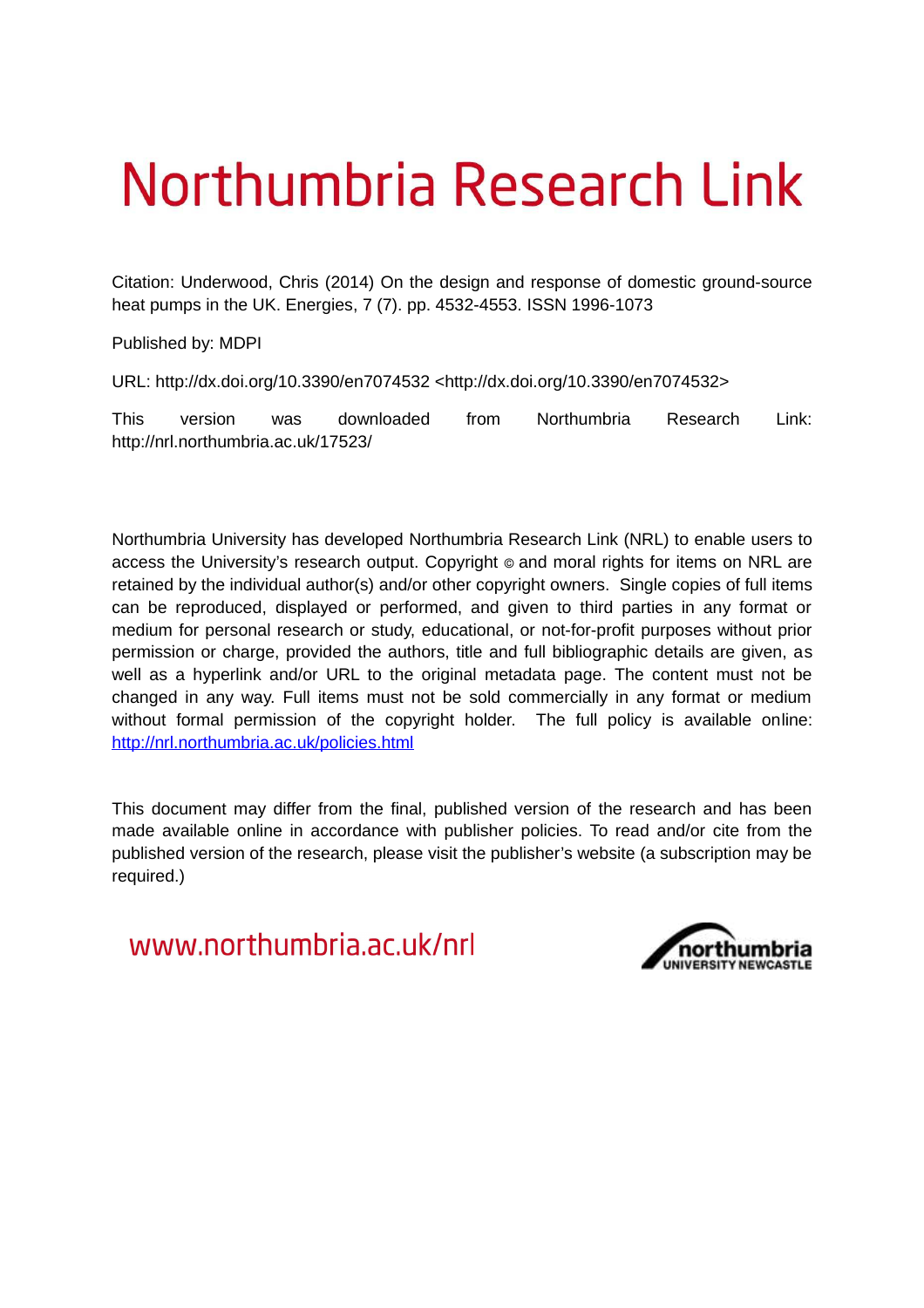

Article

## **On the Design and Response of Domestic Ground-Source Heat Pumps in the UK**

### **Chris Underwood**

Faculty of Engineering & Environment, Northumbria University, Newcastle NE1 8ST, UK; E-Mail: chris.underwood@northumbria.ac.uk; Tel.: +44-191-227-3533; Fax: +44-191-227-3167

Received: 30 April 2014; in revised form: 7 July 2014 / Accepted: 9 July 2014 / Published: 15 July 2014

**Abstract:** The design and response of ground source heat pumps coupled to vertical closed loop arrays in UK domestic applications are investigated in this article. Two typical UK house types are selected as the vehicle for the study and a detailed dynamic thermal modelling method is used to arrive at time-series heating demands for the two houses. A new empirical heat pump model is derived using experimental data taking into account the deteriorating performance of the heat pump during periods of light load. The heat pump model is incorporated into an existing numerical ground model and completed with a classical effectiveness type heat exchange model of the closed loop array. The model is used to analyse array sizing and performance over an extended time period, as well as sensitivity of the design to soil conductivity and borehole heat exchanger resistance and sensitivity to over-sizing and part-load behavior of the heat pump. Results show that the UK's standard for ground source design (the Microgeneration Certification Scheme) may lead to under-estimated array sizes and that heating system over-sizing and deleterious part-load heat pump performance can add up to 20% to the electrical consumption of these systems.

**Keywords:** ground-source; heat pump; part-load performance; domestic energy; ground array; modelling

#### **1. Introduction**

During the first phase of recent UK field trials on 81 domestic air- and ground-source heat pumps the median seasonal performance factor (SPF) of the sample of 54 ground source heat pumps was found to be 2.2 [1]. (In this context, the seasonal performance factor is taken to mean the heat delivered to the space heating and domestic hot water service over a complete annual operating cycle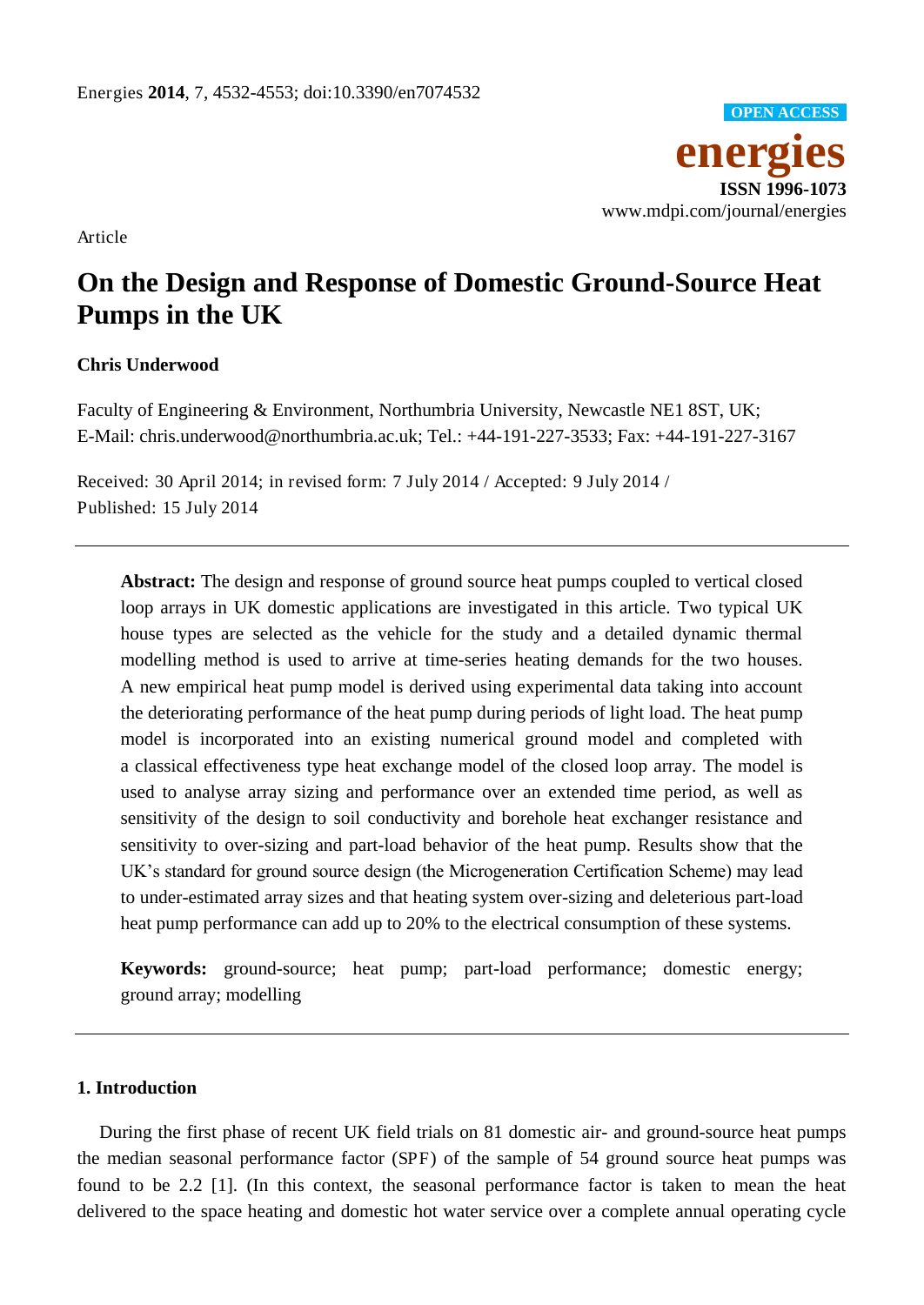divided by the corresponding electricity required by the heat pump and its associated source and sink circulating pumps.) The performance was well below expectations and was attributed to a multitude of factors including system sizing, type of source, building efficiency, user behavior and installation practices. Following the first phase of these trials, several site interventions were planned and improvements to the Microgeneration Certification Scheme (MCS) [2] were made to inform future users of heat pumps on procedures for design and installation. The interventions ranged from minor measures (e.g., adjustments to controls) to major interventions (in some cases, involving a re-installation of the heat pump or radiators where they were considered inappropriately sized). Following the interventions, a sample of 32 improved installations were monitored for one further year of which 21 were ground source heat pumps. The median SPF for this sample was found to be 3.1 [3]. Whilst the improvement in seasonal coefficient of performance to 3.1 is welcome, it is still short of the potential for these systems. Most of the domestic heat pumps available at present use a remarkably similar kit of parts. These include brazed plate heat exchangers for the evaporator and condenser (which tend to give better heat exchange "pinch" than the first-generation shell and tube heat exchangers), scroll fixed-speed compressors and mechanical ("thermostatic") expansion devices. A buffer water store on the heating side is usually included either as part of the heat pump package or plumbed-in separately and the control of the heat pump is usually by means of a heating thermostat mounted in the heating flow from the heat pump (though often in the heating return especially when a buffer tank is not used). Therefore, it is to be expected that variations of the kind identified in [1,2] are most likely to be due to design, installation and operational issues rather than issues concerned with the heat pump itself.

The UK experiences a quite different climate than that experienced in continental regions in that its weather is governed by maritime conditions with mild winters and frequent episodes of abrupt variations in weather from day to day. Partly because of this, lower standards of thermal insulation tend to be used in UK building construction than is the case in colder climatic regions. It is also generally accepted that the UK lags behind continental Europe and America in its exploitation of ground source heat (though the recent introduction of tariff incentives is likely to see that situation change quite abruptly in the coming years). The UK's geological formations (many of which are at least moderately water-bearing) are also quite different to many of the well-drained sites in America where closed loop ground source heat pumps have been widely used and reported. To account for this, reference will be made in this work to a new and large data set of ground formation conductivities from a large number of sites across the UK. Thus, UK conditions for the use of ground source heating offer a number of unique features which make detailed research and evaluation particularly timely.

In this work, the impact of heat pump capacity and ground array design for domestic ground source heat pumps operating in UK conditions are explored in detail with a view to establishing design criteria that might lead to improvements in operating performance. This will be achieved through the following objectives:

- Detailed dynamic modelling of two typical UK house types of differing sizes and energy demands.
- Development of a new empirical heat pump model which accounts for the degradation in part-load operating performance evident in these systems.
- Design of vertical ground loop arrays using the simulated house energy demands and the new heat pump model.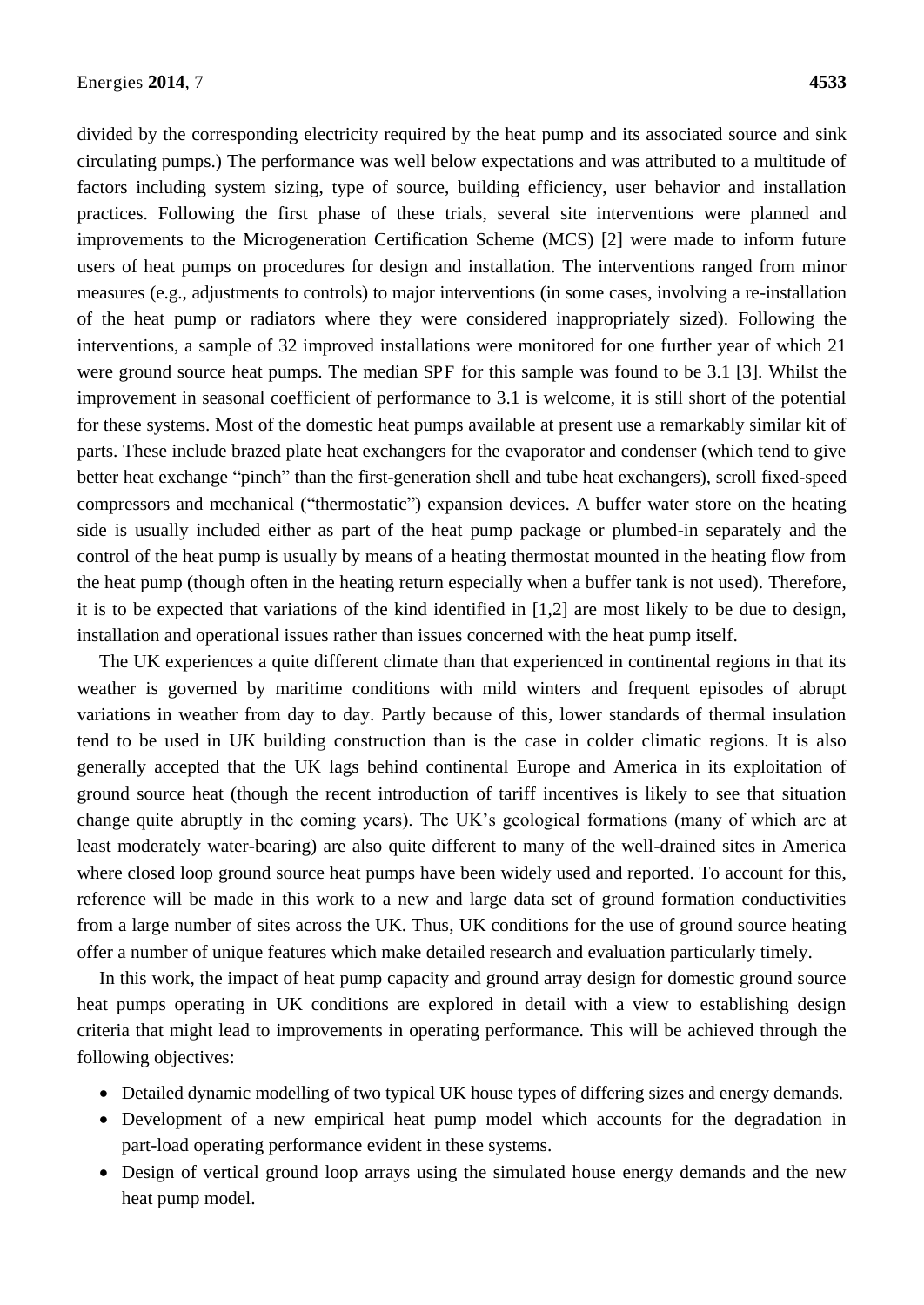- Investigations into the sensitivity of the array designs to variations in soil and borehole heat exchanger properties and an analysis of the robustness of the designs over an extended operating time horizon (5 years).
- Investigations into the sensitivity of the seasonal heat pump electrical energy use and house comfort conditions to the under-sizing and over-sizing of the heating system.

#### Previous Work

Bagdanavicius and Jenkins [4] modelled electrical energy demands for a community of 96 two, three and four-bedroom houses with the assumption that all of the houses used a ground source heat pump sized according to the MCS heat pump standard [2]. They found domestic hot water energy use to have a major bearing on results but their results were restricted to just one winter week. In an experimental study, Blanco et al. report on the performance of a variable speed compressor-driven heat pump at domestic scale [5]. Variable speed heat pumps are yet to be widely adopted at domestic scale and are likely to bring part-load performance improvements as well as dispensing with the need for sink-side buffer heat storage. They found that, on average, the electrical consumption when operating with heating temperatures of 35 °C was 29% lower than when operating at 45 °C. Wood et al. carried out an experimental investigation into a vertical ground array consisting of single "U-tubes" cast into 10 m-deep piles [6]. They used 21 such piles making an overall array size of 210 m and demonstrated a typical heating delivery rate of 6 kW with a seasonal performance factor of 3.62. So called "energy piles" can provide strong economic advantages compared with conventional vertical ground source arrays though this method of foundation construction is seldom used in house construction. Boait et al. investigated the performance of a group of bungalows equipped with ground source heat pumps [7]. They obtained results that were consistent with the first phase of the Energy Saving Trust's trials mentioned earlier [1] and, again, revealed performances that were below observations from other field trials carried out elsewhere in continental Europe. This conclusion is also comprehensively arrived at by a detailed analysis of a number of European field trials on both air- and ground-source heat pumps carried out by Gleeson and Lowe [8]. One of a number of reasons for the performance shortfall mentioned in the Boait et al. study was the limited availability of very low capacity heat pumps for small well-insulated UK dwellings (such as bungalows) meaning that the larger capacity heat pumps that are used tend to operate for long periods at light load. However the overarching finding from all of these sources is that the reasons for the disappointing UK performances are complex and multi-faceted and further work is needed.

In conclusion, evidence is beginning to emerge which suggests that domestic ground source heat pumps in the UK are performing below expectations and below comparable installations in other parts of Europe. It appears that there are many reasons for this but a key consideration would appear to be the capacity of the heat pumps used in the UK in relation to the pattern of domestic energy demand. Matters are complicated by the requirement to generate domestic hot water through the summer months when space heating is usually not required. This is often at temperatures that are higher than would be required for space heating due to the need to ensure safe hygiene standards in hot water storage and plumbing systems (though this can be conveniently addressed with minimal loss in performance through the use of a two-zone de-superheater/condenser [5,9]).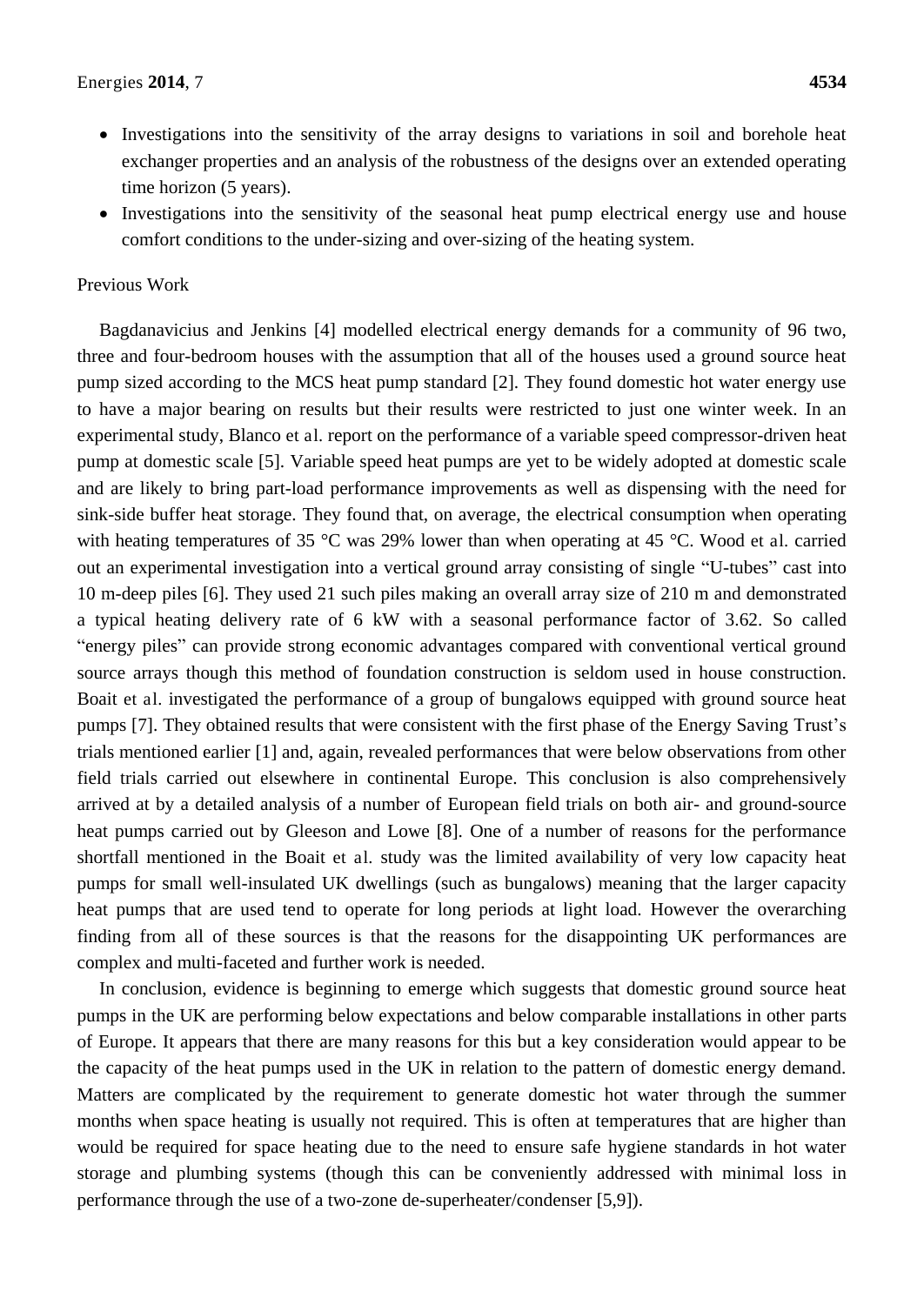#### **2. Energy Demand Modelling in a Sample of UK Houses**

#### 2.1. House Type Selection and Seasonal Modelling

Nearly 55% of the 2.8 million UK houses surveyed in 2010 and reported in the National Energy Efficiency Data Framework (NEED) [10] had gross floor areas of between 51  $m^2$  and 100  $m^2$  and the next largest group (29%) had gross floor areas of between 101  $m^2$  and 150  $m^2$ . The mean gas consumptions of these two groups in 2010 were 13,200 kWh and 18,000 kWh, respectively, which, with a well-maintained gas boiler efficiency of 0.85, can be considered to translate to thermal energy demands of 11,220 kWh and 15,300 kWh, respectively. Two house types with gross floor areas of 75  $m<sup>2</sup>$ and 125  $m^2$  were therefore chosen to fall within this range. It was assumed that the first of these would be a two-story mid-terrace house and the second would be a two-story detached house. Simplified seasonal energy demand modelling was carried out using BREDEM 2012 [11].

Briefly, BREDEM 2012 [11] "Building Research Establishment Domestic Energy Model" is a calculation procedure to estimate all forms of energy consumption in houses. It is a monthly calculation method based on monthly-averaged weather data. The house to be modelled is split into two zones—a main living zone (usually the living room or main reception room) and the rest of the house forms a second balance zone. A simple time-constant-based model is used to estimate heating energy use whereas regression-fitted models based on observations of a large number of UK house types are used to calculate hot water and electrical equipment energy demands. Though the electrical demands are of no direct interest in the present work, they are indirectly used to provide information on internal heat gains which are used to adjust space heating demands. Mainly because of the regression models for energy uses that would otherwise be very difficult to calculate theoretically, BREDEM 2012 [12] tends to give highly representative and accurate results over longer-term averaging periods in strictly UK conditions but is not suitable for energy studies over short time periods. The methods described in BREDEM 2012 [11] form the primary methods used in all UK domestic energy planning and design evaluation work.

Adjustments were made to house layout, glazing and construction details such that results from the BREDEM modelling provided values that were similar to the two mean gas consumptions from the NEED data [10] with the intention of arriving at two "very typical" UK house types as judged by energy demand performance. The details arrived at in this way are consistent with houses that were either constructed or fully refurbished to standards prevailing at about the beginning of this century.

Thermal properties and other details of the two house types can be found in Appendix A (Tables A1 and A2).

Results of the BREDEM modelling using a London site selection for both houses are summarized in Table 1. The totals given in Table 1 can be seen to be of the order of the NEED results mentioned above and can thus be considered to be representative of commonly occurring UK house types of this scale.

| <b>House Type</b> | <b>Space Heating (kWh)</b> | <b>Domestic Hot Water (kWh)</b> | Total (kWh) |
|-------------------|----------------------------|---------------------------------|-------------|
| Mid-terrace       | 7.764                      | 2.983                           | 10.747      |
| Detached          | 13.556                     | 3.377                           | 16.933      |

**Table 1.** Simulated annual energy demand for two typical UK house types.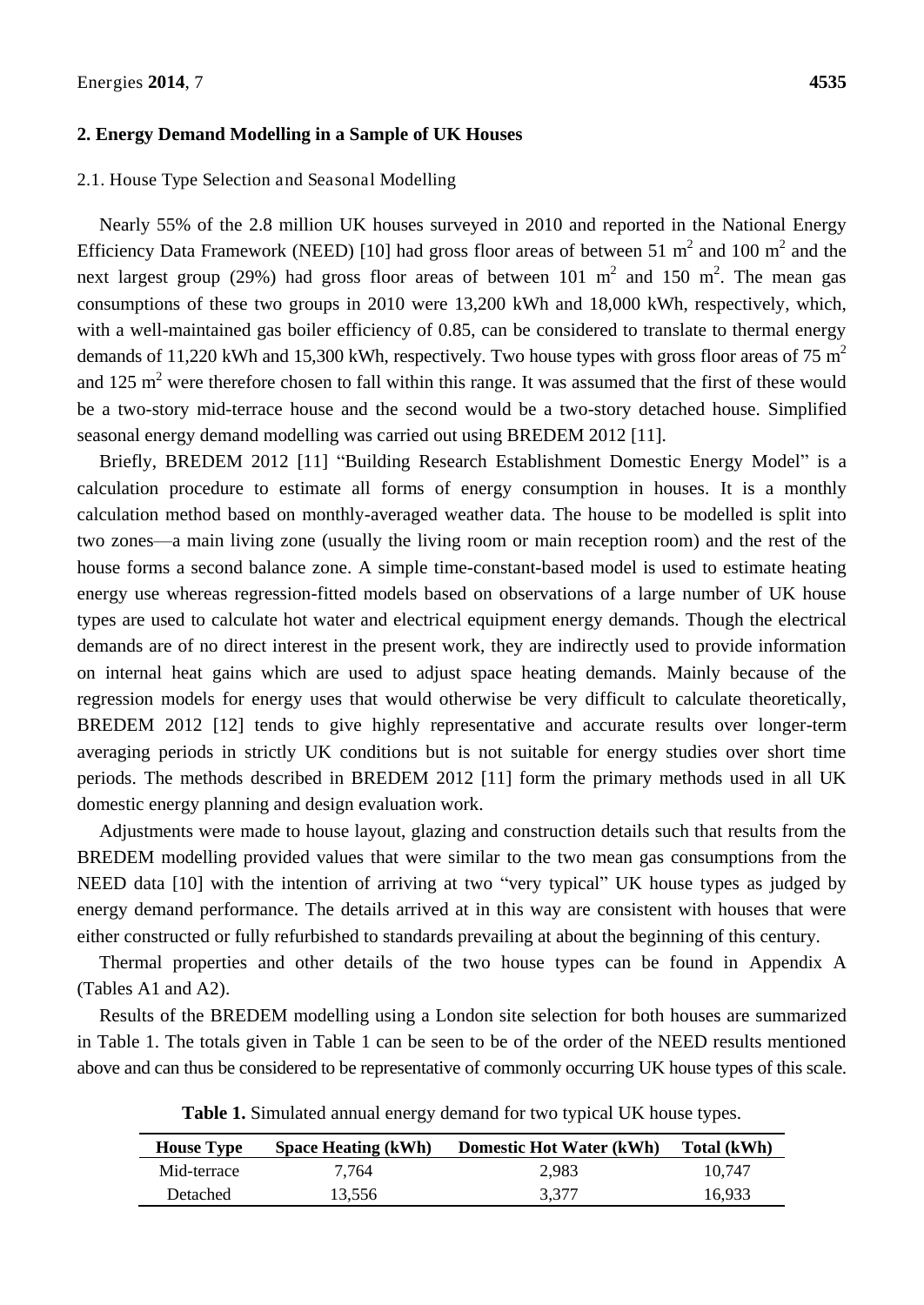#### 2.2. Dynamic Thermal Modelling

The BREDEM results give a good representation of annual energy demand in UK housing which is why the methods used are linked to the Standard Assessment Procedure (SAP) for the purposes of energy efficiency policy development, design and planning applications in the UK. The method is, however, limited in that for the detailed analysis of renewable, low carbon and other complex microgenerators, more granular time-series results of energy demand data are required (e.g., half-hourly or hourly data) whereas BREDEM is only able to provide results at monthly (minimum) intervals. For loads that can be considered to follow a daily average pattern such as domestic hot water this is of no consequence but for the dominant energy demand due to space heating which varies due to both climate and user activity this is a serious limitation. Indeed the need to achieve a better understanding of the response of the heat pump and heating system with the dynamics of the building were emphasised by Boait et al. in their field trial study [7]. The two house types were thus remodeled using a dynamic thermal modelling procedure and the results compared for accuracy with the BREDEM reference results.

Re-modelling of the space heating energy use for both houses was carried out using a superset of bespoke building energy modeling components developed for Simulink in the Matlab environment—the Simulink HVAC (heating, ventilating and air conditioning) Blockset. Details of the blockset library can be found in Appendix B (Figures B1 and B2) and details of the mathematical derivations of the most relevant blocks used in the present work can be found in the literature [12,13]. All dimensional and other details as were used in the BREDEM modelling were also used in the dynamic thermal modelling (Appendix A). A current test reference year weather file for London was used from the Chartered Institution of Building Services Engineers (CIBSE) Future Weather Years set [14]. (Note that monthly-average values from this weather file were also used in the earlier BREDEM modelling.)

For domestic hot water energy, the original BREDEM monthly predictions were broken down into daily average values. The operating daily schedules were then applied which consisted of one 2 h heating period each weekday morning following by one 7 h heating period during each weekday evening. On weekend days, one single 16 h heating period was applied. The domestic hot water loads were allocated to the morning and evening periods in the ratio of 1:2, respectively (this pattern was assumed to apply on both weekdays and weekend days).

Annual total energy demands predicted using the dynamic thermal model were found to be 10,529 kWh for the mid-terrace house and 16,994 kWh for the detached house which agree very favourably with the totals from the reference model (BREDEM) given in Table 1. The annual distributions of these demands generated using the Simulink dynamic thermal model are plotted (including hot water demands) in Figure 1.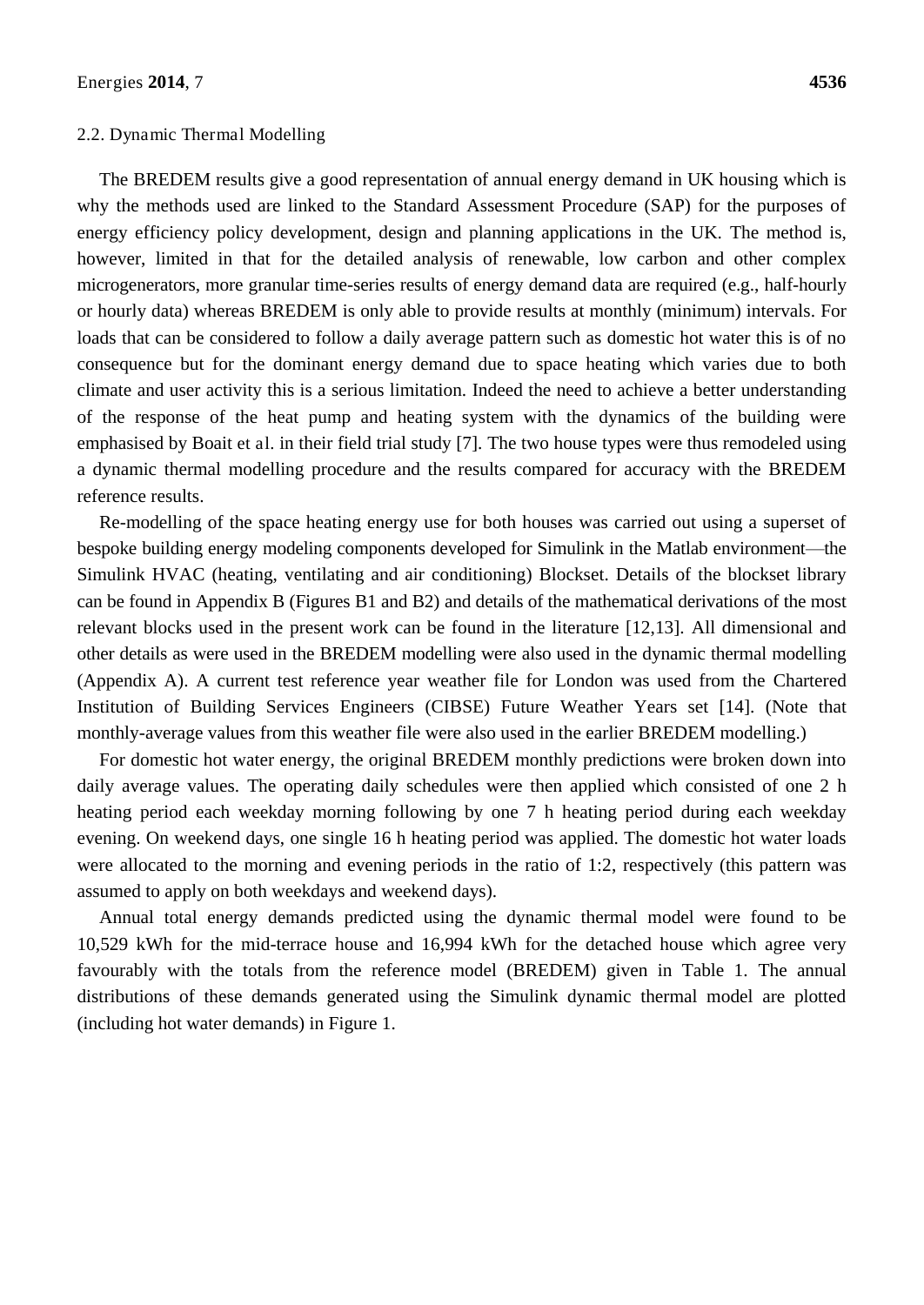

**Figure 1.** Simulated distributions of energy demand due to heating and hot water.

#### **3. Development of a Ground-Source Heat Pump Model**

One of the stated objectives of this work is to take account of the decline in heat pump performance when operating at part load. Conventionally, a heat pump model capable of describing part load performance would require being fully dynamic and, consequently, very computationally demanding. A simpler model is needed particularly when the heat pump merely forms part of a more extensive modelling problem (i.e., treatment of the ground array as discussed in the next section). Historically, a simple (and conditionally accurate) modelling approach often used is the so-called "catalogue fit" model. In this, one or more dependent variables (such as electricity consumption and coefficient of performance) are fitted to a manufacturer's performance data set using multiple-regression, e.g., [15–17]. These models are accurate (at least as far as that particular manufacturer's product is concerned) but are limited in that the various standards from which these data are prepared assume static operation at the declared boundary conditions specified in the catalogue. In other words, they assume that the heat pump operates at full continuous capacity at the stated conditions. In practice, heat pumps like other energy generating plants will operate according to some control conditions and will spend large parts of the operating cycle at part load. When operating intermittently to meet a varying load under a thermostat, the first few seconds or minutes of operation as the heat pump starts is merely recovering losses prior to raising the heating temperature to a point where it can contribute to the prevailing load. Thus, in this initial phase of operation, the energy delivered by the heat pump constitutes a loss. This loss accumulates according to the number of thermostat starts the heat pump makes over a full operating cycle. Since most domestic heat pumps in use today for space heating are controlled by thermostats, losses can be significant and clearly become amplified when the heat pump capacity is larger than it needs to be (i.e., when it is over-sized). To capture this behaviour whilst also retaining a simple model structure, an empirical model is developed based on a domestic-scale laboratory pilot.

#### 3.1. Description of the Heat Pump Test Rig

The heat pump test rig consists of a conventional domestic scale water-to-water heat pump using refrigerant R410A with a rated (nominal) heating capacity of 9.5 kW. The heat pump was controlled using a thermostat (with an adjustable set-point) mounted in the heating system return connection at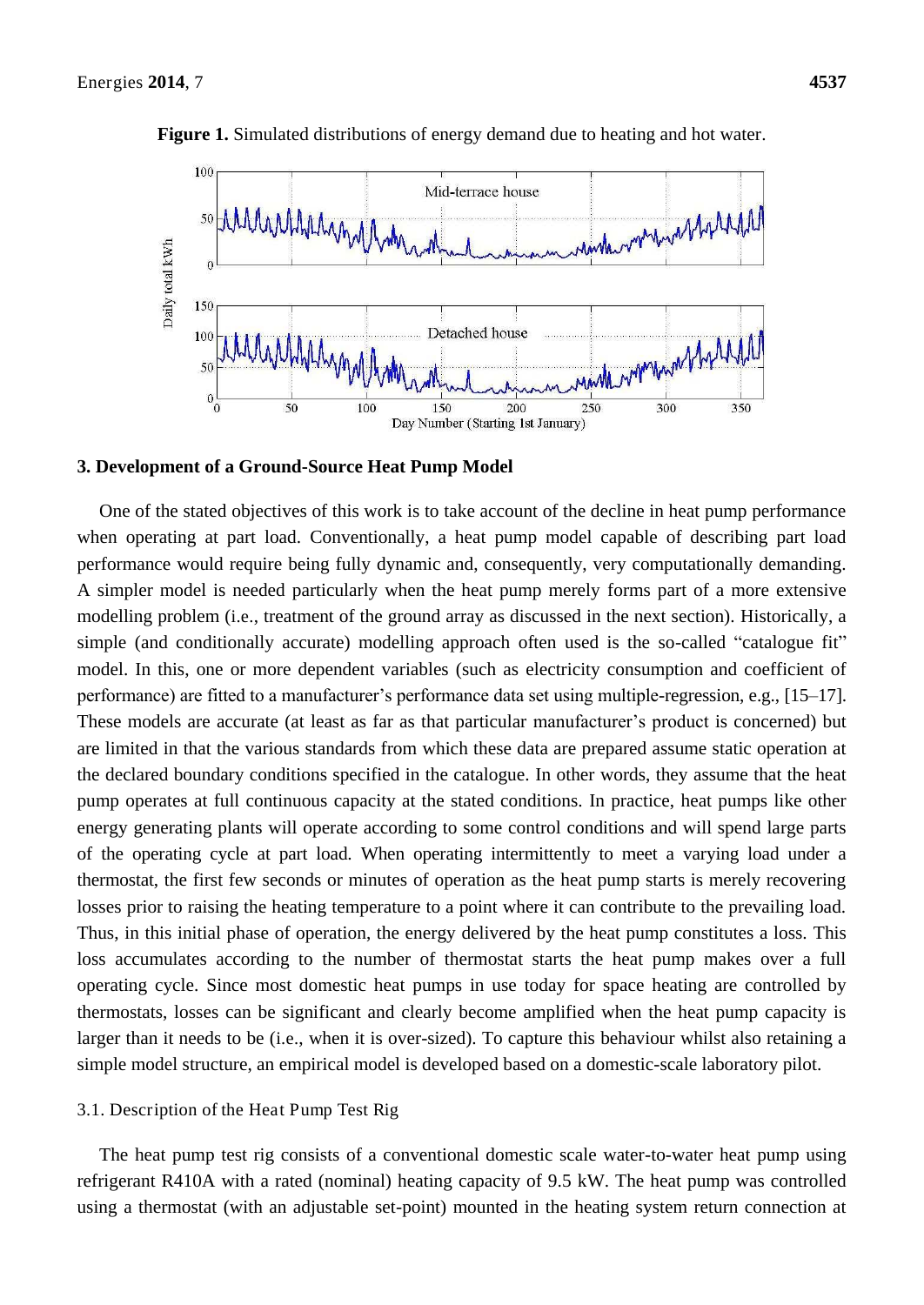the inlet to the heat pump. Detailed physical information about the heat pump can be found in Appendix C (Table C1).

The heat pump is sourced from three 100 m (deep) plus one 65 m (deep) vertical closed loop borehole heat exchangers giving a total array capacity of 365 m. All four heat exchangers are connected in parallel and each can be individually isolated to enable a variable capacity array. Each borehole heat exchanger comprises a 32 mm high density polyethylene U-tube inside a 130 mm diameter borehole with the inner spaces grouted using thermally-enhanced bentonite. The array lies in Coal Measures and a thermal response test carried out shortly after installation gave a mean soil conductivity of 2.45 W⋅m<sup>-1</sup>⋅K<sup>-1</sup> and a borehole thermal resistance of 0.162 m⋅K⋅W<sup>-1</sup>. The undisturbed soil temperature was 12.7 °C. The source fluid is water-ethylene glycol mixture (10% ethylene glycol by volume).

The heat pump outputs to four equally-sized double panel convector-radiators which provide heating to the local laboratory environment. Each has a rated emission of 1.07 kW with reference to a mean water temperature of 40 °C and a local air temperature of 20 °C. Though the heat pump does not have a buffer tank, the heating system has a significant amount of "natural" buffering due to a low-loss header and significant runs of larger diameter (32 mm) steel piping upstream of the heating system. It is estimated that, collectively, these features provide approximately 50 L of system-side buffering that would not normally be present in a domestic installation.

Instrumentation consisted of a current clamp and voltage transducer on the incoming electrical connections to the heat pump. The power factor was measured separately using an electric circuit analyser and found to have an average value of 0.924 with very minimal variance. Source and sink heats were measured using a pair of resistance-wire temperature detectors and time-of-flight ultrasonic flow meters on both sides of the heat pump. Compound measurement uncertainties were assessed to be on average  $\pm 0.8$  kW on heating loads (typically  $\langle 10\%$  of measured heat) and  $\pm 0.12$  kW on active electricity use (typically <5% of measured electricity use). The laboratory air temperature was measured using several K-type thermocouples and subsequently averaged at each reporting time row.

#### 3.2. Experimental Procedure

Forty-eight heat pump capacity tests were carried out using the following variations in plant configuration:

- 100 m, 200 m, 300 m and 365 m of source array capacity.
- 1, 2, 3 and 4 convector-radiators turned on.
- Nominal heating thermostat set point temperatures of 38  $\degree$ C, 40  $\degree$ C and 50  $\degree$ C.

All variables were monitored at 5 s intervals and averaged in sets of six for reporting at 30 s intervals. The first and final rows of data during each on-phase were discarded in order to remove data spikes arising from incompleteness in the data during a reporting interval in which the thermostat's status changed. Individual borehole tests were carried out on separate days to allow for soil stabilization between tests and the first thermostat cycle of results between convector-radiator adjustment events were discarded to allow for heating system stabilization. Note that the test heat pump in this case is monovalent and the logged electrical consumption includes the source pump but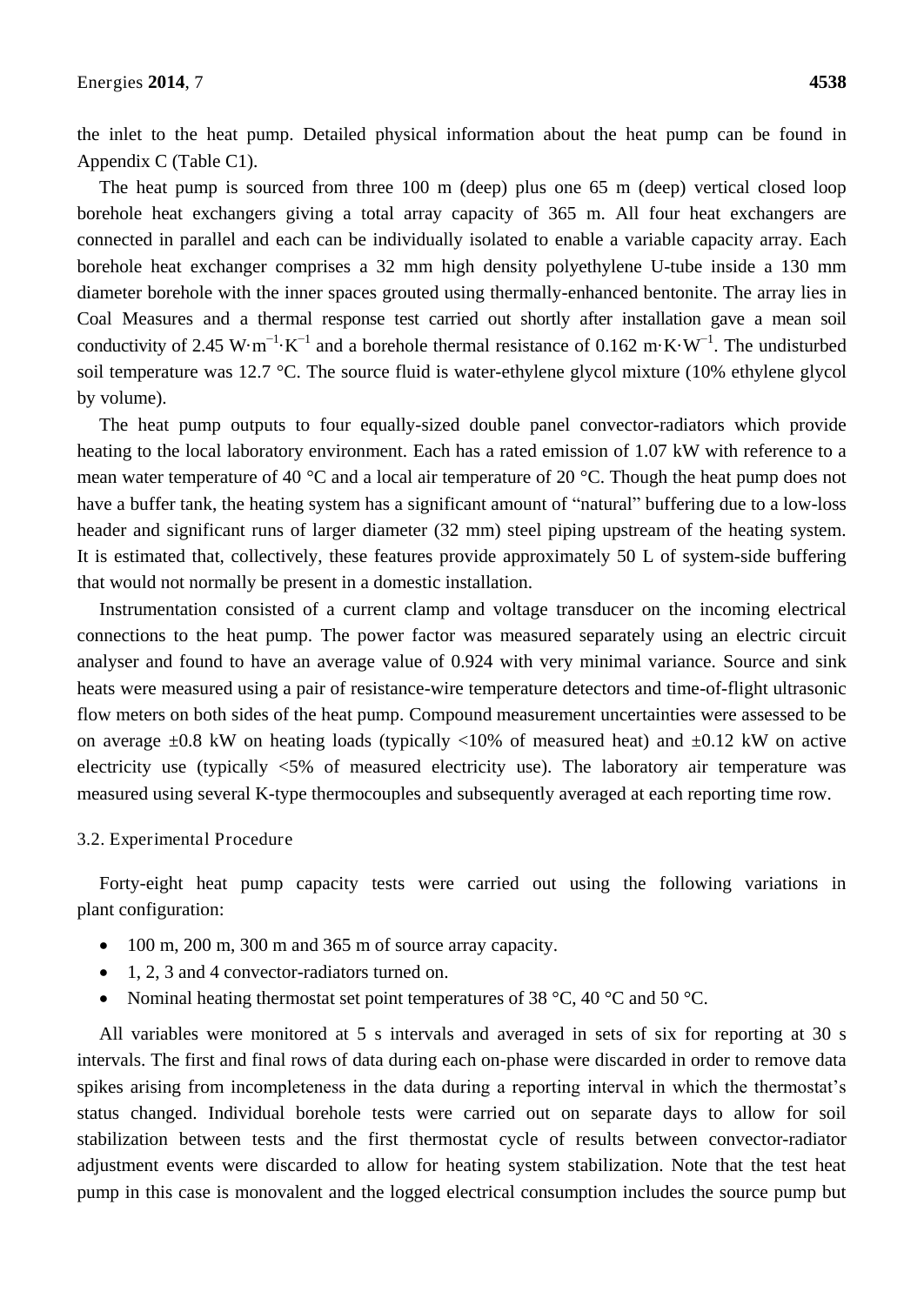not the sink (heating system) pump. Thus, when used for seasonal performance evaluations, the results based on the present work would lead to a seasonal performance factor that has become referred to in some of the literature as " $SPF_{H2}$ " [3,8].

#### 3.3. Results and Model-Fitting

It is well established that the performance of a heat pump depends inter alia on the source and sink temperatures. In addition, the part-load ratio (P) of the heat pump is defined here as the ratio of actual heating delivered to the maximum heating delivered. This can be determined from the results in one of two ways. Either by calculating the total heating delivered over time (in kWh) and dividing by the continuous average heating that would have been delivered over the same time period if the heat pump had not been operating intermittently; or by calculating the radiator emission from the measured heating water temperatures and laboratory air temperature. (Both methods were used and differences between them were found to be minor.)

To identify the influence of the array capacity and P on the heat pump performance, each set of test results was averaged and the heat pump coefficient of performance plotted against P for each discrete array capacity. Results, given in Figure 2, show a strong influence of both of these variables on performance. It is particularly noted that the heat pump performance falls sharply at P values of  $\leq 0.5$ . Therefore, the fitted model was selected to account for variations in source and sink temperature, array capacity and P. For convenience, the source and sink temperature were reduced to a temperature differential,  $\Delta T_{sosi}$ , between heat pump outlet sink water temperature and heat pump outflow source fluid temperature. Thus, for individual fitting over each array capacity, there will be two dependent variables; P and  $\Delta T_{sosi}$ .

Two alternative model forms were tested; bi-linear (Equation (1)) and bi-quadratic (Equation (2)):

$$
CoP = (a_1 + b_1 \times P) \times (c_1 + d_1 \times \Delta T_{sosi})
$$
\n(1)

$$
CoP = (a_2 + b_2 \times P + c_2 \times P^2) \times (d_2 + e_2 \times \Delta T_{sosi} + f_2 \times \Delta T_{sosi}^2)
$$
 (2)

(in which  $a_1...d_1$  and  $a_2...f_2$  are regression constants).



**Figure 2.** Part load performance results from the heat pump test rig.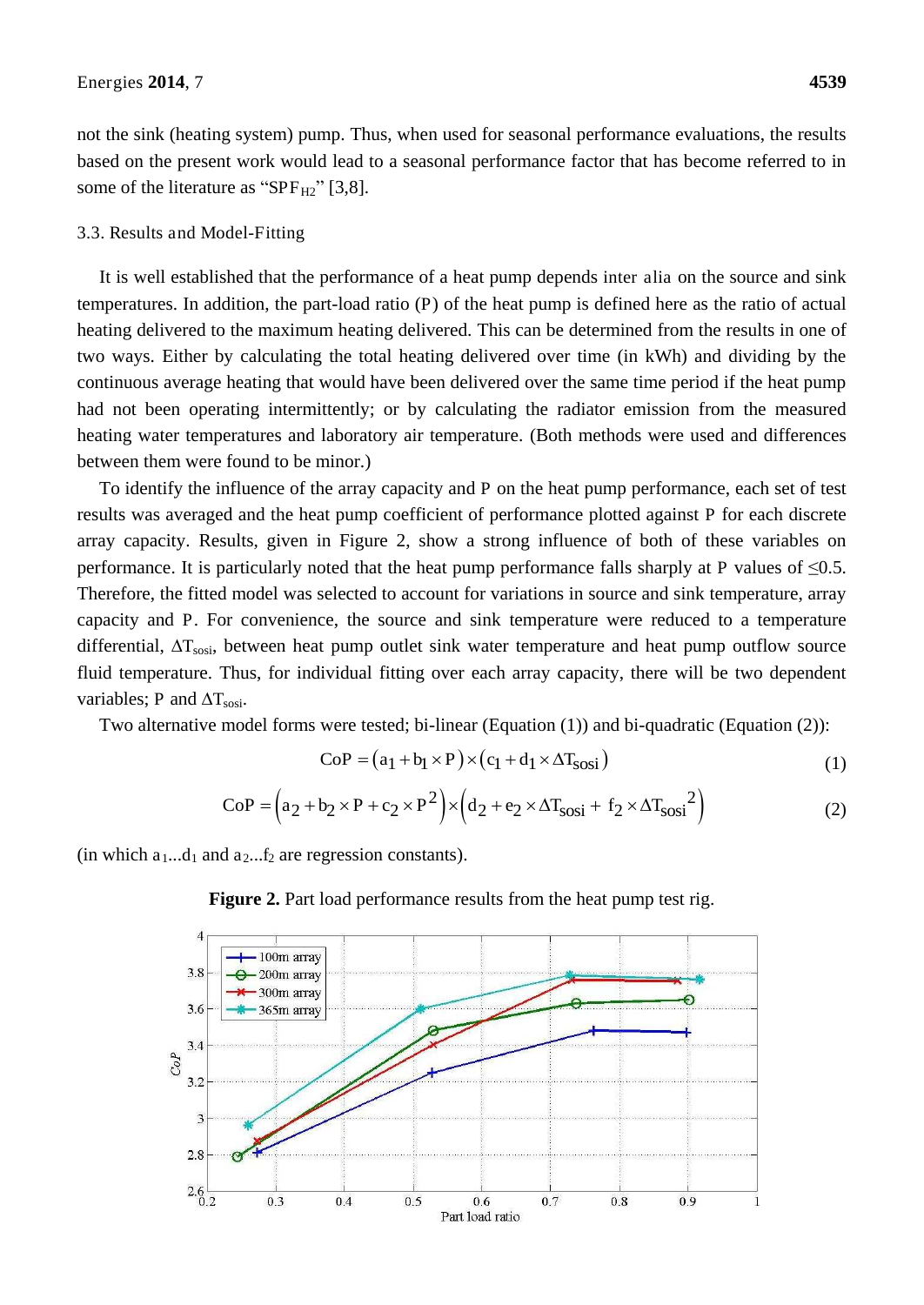Energies **2014**, 7 **4540** 

Results of multiple-regression fitting over all viable data using both models are summarized in Figures 3 and 4. For the bi-linear model, most of the target/model error values across all data are within  $\pm 10\%$ . There is no improvement in goodness-of-fit when adopting the slightly more complex bi-quadratic model and the target/model error values here are mostly contained within the higher error range of  $\pm 20$ %. Hence, the bi-linear model is adopted in this work. Multiplying out Equation (1) gives the following for which values of the fitted constants, A, B, C, and D, for all array capacities investigated can be found in Table 2:

$$
CoP = A + B \times P + C \times \Delta T_{SOSi} + D \times P \times \Delta T_{SOSi}
$$
\n(3)



**Figure 3.** Bi-linear model fitting results. (**a**): Regression plot; (**b**): Target-model errors (%).

**Figure 4.** Bi-quadratic model fitting results. (**a**): Regression plot; (**b**): Target-model errors (%).



**Table 2.** Fitted coefficients for the heat pump model.

| Array Size (m) | A        | В           | C           |             |
|----------------|----------|-------------|-------------|-------------|
| 100            | 2.852525 | 2.868282    | $-0.017015$ | $-0.037951$ |
| 200            | 7.936727 | $-1.206375$ | $-0.154520$ | 0.067780    |
| 300            | 3.315421 | 2.816345    | $-0.021494$ | $-0.042534$ |
| 365            | 3.188746 | 3.414232    | $-0.017961$ | $-0.062144$ |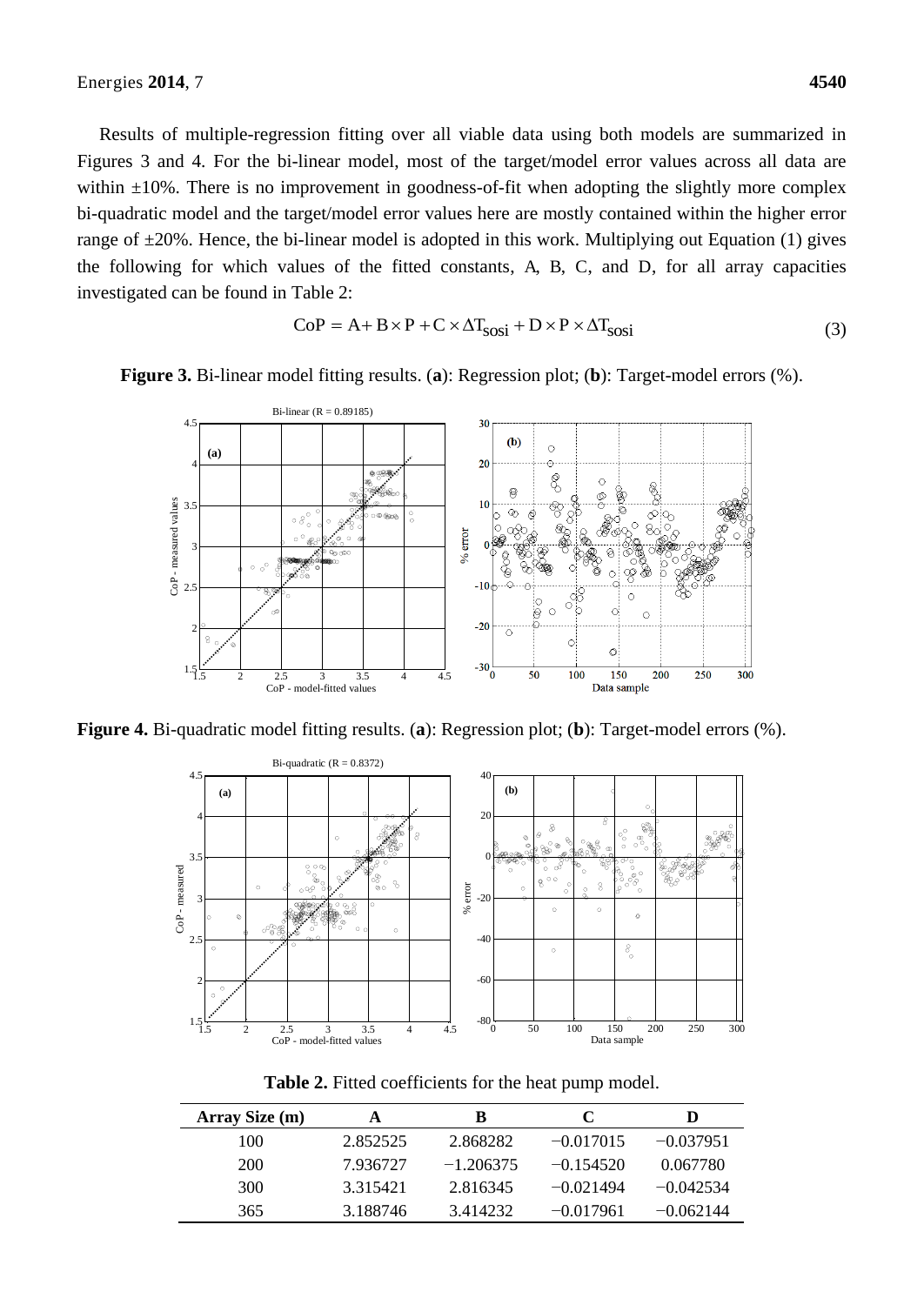#### **4. Ground Array Modelling**

The closed loop vertical array was modelled as a conventional heat exchanger problem using Kays and London's classical "number of transfer units" (NTU) method [18]. This involved calculating the number of heat exchange transfer units from which the array effectiveness could be determined (Equations  $(4)$  and  $(5)$ ):

NTU<sub>array</sub> = 
$$
\frac{L_{array}}{R_{bhx} m_{f,array} c_{pf,array}}
$$
 (4)

$$
E_{\text{array}} = 1 - \exp(-NTU) \tag{5}
$$

Note that the specific heat capacity of the array fluid,  $c_{pf,array}$ , is calculated using the properties of ethylene glycol solution at the user-defined ethylene glycol concentration. In the present work, the concentration was set at 20% (by volume). The heat exchange (i.e., array) effectiveness is defined as the heat transfer achieved divided by the maximum theoretically possible heat transfer. Thus, the array outlet temperature can be calculated at each time row in the simulation from Equation (6):

$$
T_{f, array,out} = T_{array, soil} + \Delta T_{f,max} P \times (1 - 1 / E_{array})
$$
\n(6)

(where Tarray,soil is the current time row average of the soil temperature along the paths of the array heat exchangers).

For the soil domain, a three-dimensional (in space) dynamic numerical solution of the Energy Equation was used through a uniformly discretized grid cast throughout a defined soil domain. Full details of this model can be found in [19]. The house time-series energy demands described in Section 2.2 are read into this model and used to calculate the energy balance on the new heat pump model described in Section 3.3 and the array model described above. This leads to a heat pump source flux at each time row which is then uniformly imposed on the defined array path in the soil domain model. In effect, this amounts to imposing a variable line source of heat on the numerical soil domain model.

The soil domain model used a 50 m  $\times$  50 m  $\times$  150 m (deep) domain size with a uniform 1 m grid mesh size. The grid mesh size was found to be acceptable for long time horizon simulations (such as in the present work) but a smaller size is needed for short-time simulations (a further discussion about this can be found in [19]). The domain size was found to give good results for up to 5 years of simulation duration. A comparison with a 100 m  $\times$  100 m  $\times$  150 m domain size was made and differences in results in the key variable of heat pump electricity usage were found to be negligible (the larger domain requiring almost five-times the computation effort as the smaller domain). A uniform undisturbed earth temperature distribution (see Section 5) was imposed throughout the domain as an initial condition and the boundaries of the domain were held at these values. A uniform time step of 1 h was used. The computation time on a quad-core workstation was found to be 4.7 h of simulation time per 1 s of computer elapsed time. The entire ground, heat pump and array model was implemented as a bespoke Matlab function.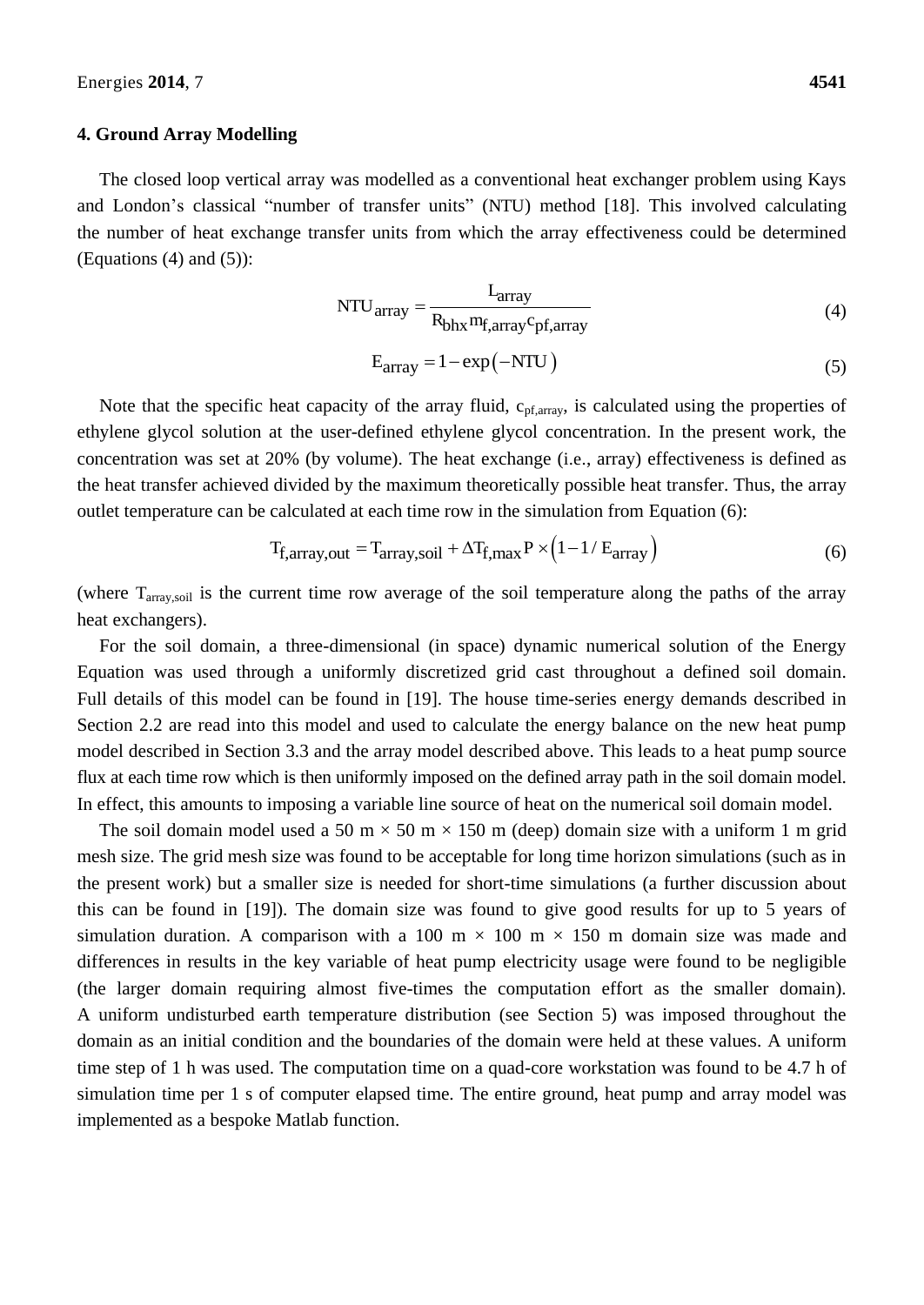#### **5. Results and Discussion**

Reviews of soil properties based on thermal response tests carried out in the UK have received attention recently. Underwood [19] reported on 13 such tests from a variety of sites giving lower quartile, median and upper quartile soil thermal conductivities of 2.40 W·m<sup>-1</sup>·K<sup>-1</sup>, 2.47 W·m<sup>-1</sup>·K<sup>-1</sup> and 3.08 W⋅m<sup>-1</sup>⋅K<sup>-1</sup>, respectively and lower quartile, median and upper quartile borehole resistances of 0.152 m⋅K⋅W<sup>-1</sup>, 0.162 m⋅K⋅W<sup>-1</sup> and 0.216 m⋅K⋅W<sup>-1</sup>, respectively. Banks et al. [20] reported on a much larger sample of 61 UK sites. Correspondingly, conductivities were found to be 1.86 W⋅m<sup>-1</sup>⋅K<sup>-1</sup>, 2.25 W⋅m<sup>-1</sup>⋅K<sup>-1</sup> and 3.00 W⋅m<sup>-1</sup>⋅K<sup>-1</sup>, respectively, and borehole thermal resistances of 0.09 m⋅K⋅W<sup>-1</sup>, 0.11 m⋅K⋅W<sup>-1</sup> and 0.14 m⋅K⋅W<sup>-1</sup>, respectively [20]. There are some similarities in the conductivity results between the two sources though there are differences between borehole resistance values most likely due to different methods being used to arrive at the results from basic measurements (extraction using a bespoke optimisation algorithm in [19] and extraction by conventional line source theory in [20]). Since [20] represents the larger sample of data, these results will be used in the evaluative modelling that follows. In addition, the undisturbed ground temperatures at the lower quartile, median and upper quartile of 11.7 °C, 12.3 °C and 13.2 °C [20] are used.

#### 5.1. Array Design

The median soil property and borehole resistance data reported in [20] were used for initial array design:

| Soil thermal conductivity:    | $2.25 \text{ W} \cdot \text{m}^{-1} \cdot \text{K}^{-1}$ |
|-------------------------------|----------------------------------------------------------|
| Borehole thermal resistance:  | $0.11 \text{ m} \cdot \text{K} \cdot \text{W}^{-1}$      |
| Undisturbed soil temperature: | $12.3 \text{ °C}$                                        |

In addition, the volume heat capacity for the soil was assumed to be 2.4 MJ·m<sup>-3</sup>⋅K<sup>-1</sup> which is appropriate for a wide range of soil and rock types. Reference is made to the house design heat losses detailed in Appendix A, Table A2; a notional design coefficient of performance of 2.82 as suggested by the Energy Saving Trust's most recent field trials [3]; and the array design look-up tables contained in the Microgeneration Certification Scheme (MCS) [2]. Using this information, recommended array designs of 83 m for the mid-terrace house and 138 m for the detached house were arrived at. These array sizes would therefore be used in normal practice.

For design evaluation, simulations using the foregoing data together with the time-series energy demands detailed in Section 2.2 were carried out for both house types based on a range of array sizes starting with the MCS values of 83 m and 138 m for the respective house types. Results in the form of alternative heat pump seasonal performance factors (SPF) are summarized in Table 3. Note that seasonal performance factors used in the present work are what have become referred to in some of the literature as "SPF $_{H2}$ " [3,8]. They are applicable to a monovalent heat pump (including source fluid pump) electricity use but exclude the heating system (sink) pump. For all simulations, the heat pump heating water outlet temperature set point was fixed at 42 °C which is within the range of the test results described in Section 3.2 upon which the heat pump model is based. It was assumed that all space heating and domestic hot water loads are delivered at this temperature from the heat pump buffer store of capacity 50 L. No allowance has been made in the present work for additional direct electric heating due to periodic hot water pasteurization (if used).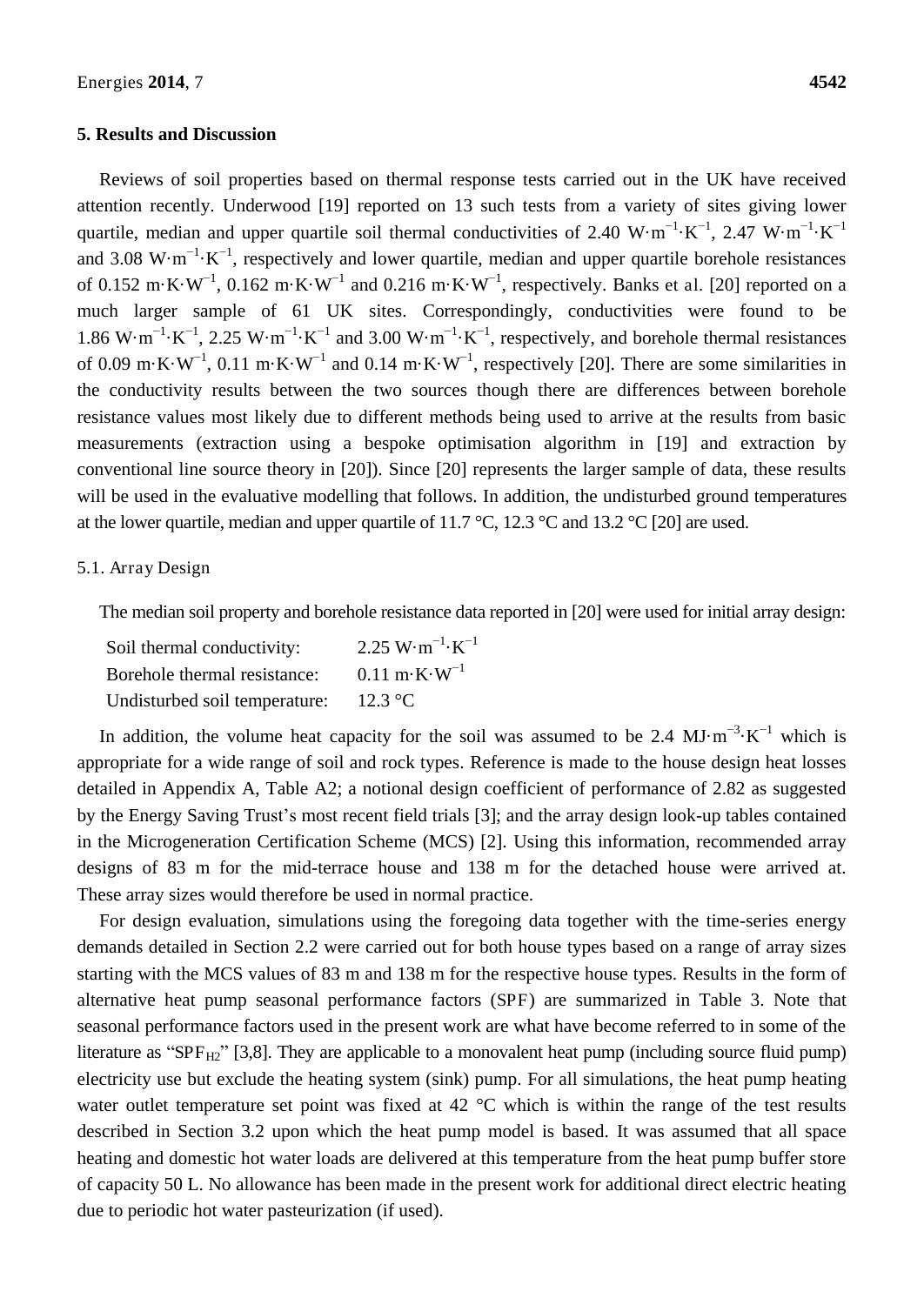|                |                          | <b>Mid-Terrace House</b> | <b>Detached House</b> |             |
|----------------|--------------------------|--------------------------|-----------------------|-------------|
| Array Size (m) | <b>SPF</b>               | Improvement              | <b>SPF</b>            | Improvement |
| 83 (MCS, [2])  | 3.05                     |                          |                       |             |
| 138 (MCS, [2]) | $\overline{\phantom{0}}$ |                          | 3.02                  |             |
| 200            | 3.32                     | 8.9%                     | 3.14                  | 4.0%        |
| 300            | 3.38                     | 1.8%                     | 3.33                  | 6.1%        |
| 400            | 3.35                     |                          | 3.31                  |             |

**Table 3.** Design array sizes and corresponding heat pump SPFs.

Comments: The performances based on array sizes recommended by the MCS are broadly consistent with the median performance of the actual installations monitored by the Energy Saving Trust [3] after improvements had been made (i.e., 3.1). For both house types, there are improvements of up to around 10% in the heat pump SPF by increasing the array size significantly. For the mid-terrace house, increasing the array size by a little over 100 m beyond the value recommended by the MCS gives a performance improvement of 8.9% whereas a further increase by 100 m results in a much lower improvement of 1.8% and there is no improvement at higher array sizes. Therefore, a design array size of 200 m would seem appropriate for this case. For the detached house, there is a performance improvement of 4% when increasing from the MCS recommended array size to 200 m and the improvement increases to 6.1% when increasing from 200–300 m after which there is no further improvement with increasing array size. Thus, a 300 m array would seem to be the appropriate choice here.

In the subsequent analyses, the array size for the mid-terrace house will be set at 200 m and, for the detached house, 300 m.

#### 5.2. Sensitivity to Time Horizon

To test the designs over an extended operating period, the array sizes and other design conditions set out in Section 5.1 were applied to five-year simulations for each house. It was assumed that the annual demand patterns (Figure 1) remained the same in each year. Results of the daily minimum array inlet temperatures over the five-year duration are provided in Figures 5 and 6 for both houses. Results of the daily mean heat pump coefficient of performance over the same duration are given in Figures 7 and 8 also for both houses.

Comments: As is to be expected, there is a decline in minimum array fluid temperature over the extended operating time horizon though the rate of decline reduces over time particularly after the first year. What is important with these array designs is that the array fluid temperature for both houses barely falls below 4 °C which suggests that fresh water (rather than ethylene glycol solution) might safely be used with corresponding performance, cost and environmental advantages. The trends in heat pump coefficient of performance (Figures 7 and 8) show a small decline over the five-year period as the ground temperature reduces and a more pronounced decline in the middle period of each year. This is because light loads are being met at these times (i.e., domestic hot water only) with the consequence that the heat pump is operating highly intermittently. (A key assumption in the modelling is that the thermostatically-controlled heat pump operates at the same set point temperature (42 °C) at all times for both heating and hot water delivery and so the heat pump performance is governed by intermittent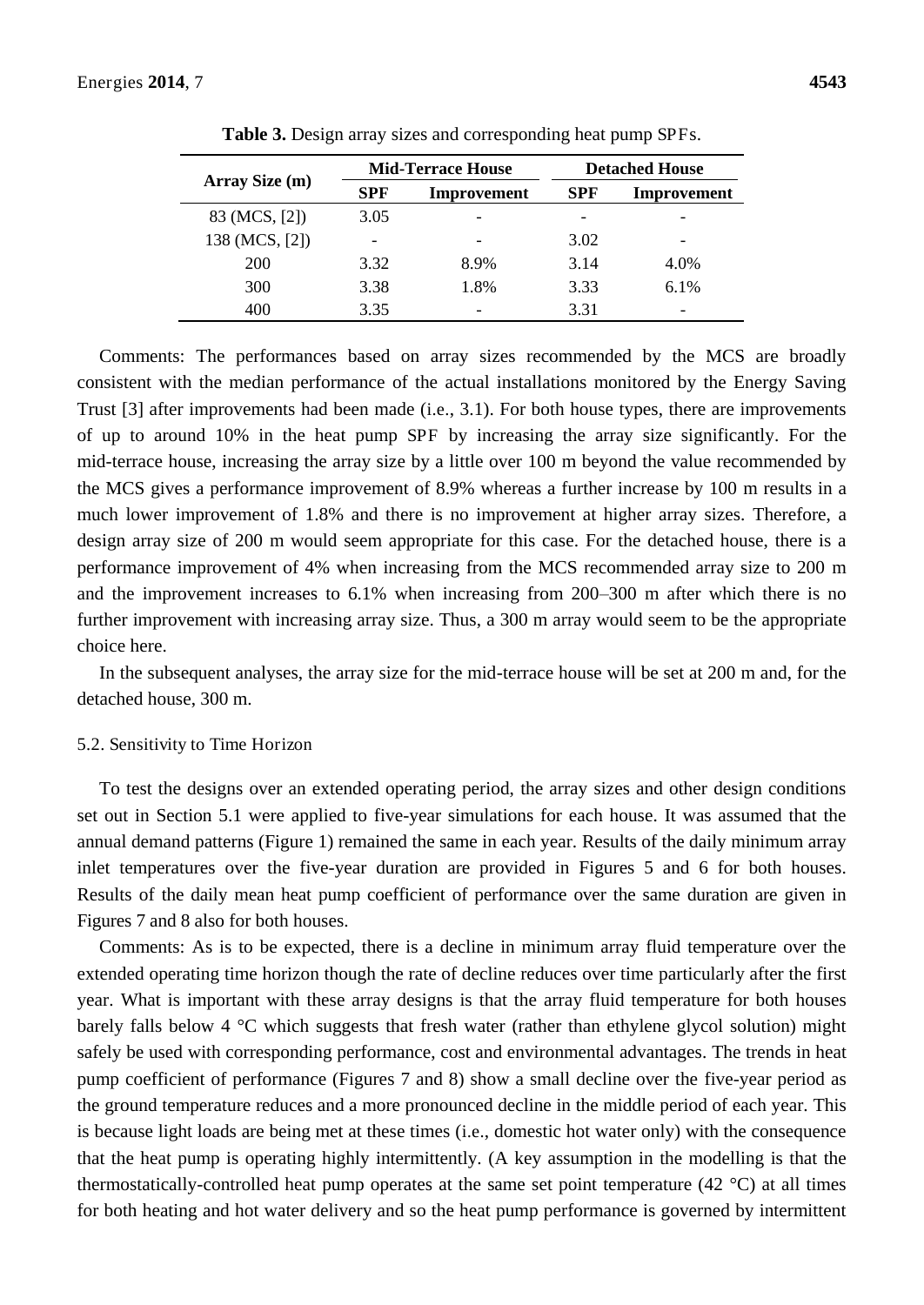operation and seasonal variations in the source temperature.) Equally, though the performance is inferior at this time of the year, the heating delivered (and therefore electrical energy consumed by the heat pump) will be lower than in winter and this mitigates the inferior heat pump performance to some extent. The decline in heat pump performance over the five-year horizon is more pronounced with the mid-terrace house than with the detached house and the detached house exhibits a more pronounced dip in summer heat pump performance. The reason for this is that the domestic hot water loads are similar for both houses whereas the detached house has a significantly higher heat load due to space heating. The correspondingly larger array size for the detached house recovers better in summer when demands are light than the mid-terrace house which has the smaller array size. However, a lower pattern of P for the detached house due to higher heat load but only marginal increases in summer hot water load results in a lower summer CoP than experienced by the mid-terrace house. Again, because relatively low amounts of energy are generated in summer, the inferior heat pump performance is mitigated to some extent.



**Figure 5.** Minimum daily array inlet temperatures (mid-terrace house).

**Figure 6.** Minimum daily array inlet temperatures (detached house).

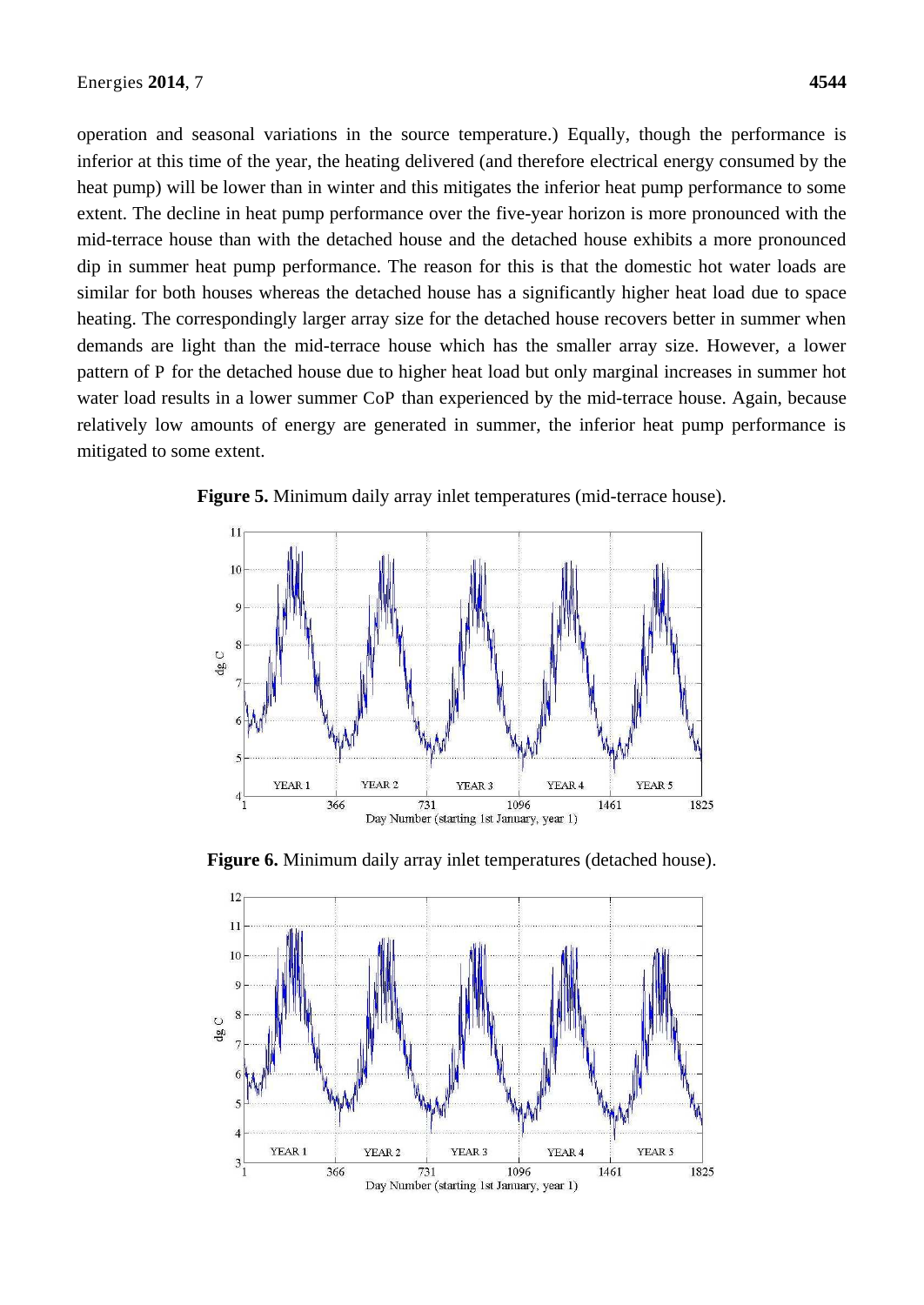

**Figure 7.** Mean daily heat pump CoP (mid-terrace house).

**Figure 8.** Mean daily heat pump CoP (detached house).



5.3. Sensitivity to Soil Conductivity and Array Resistance

To evaluate the sensitivity of the designs to variations in soil conductivity and borehole heat exchanger resistance values, a simulation was conducted using alternative soil conductivities of 1.86 W⋅m<sup>-1</sup>⋅K<sup>-1</sup> (i.e., the lower quartile value from the Banks et al. review [20]) and a further simulation was conducted using this lower conductivity and a higher borehole resistance value of 0.216 m⋅K⋅W<sup>-1</sup>. In the choice of the latter value, the upper quartile resistance from [19] was used instead of from [20] since the range of values in [19] was wider. Results of the original seasonal performance factors compared with the new values arising from these changes in soil and borehole properties are given in Table 4.

Comments: The results show that the performance is not significantly affected by a "typical" range of soil and resistance properties found in UK conditions. Here, the results appear to be more sensitive to borehole resistance than soil conductivity though it should be stressed that this illustration involved a relatively minor reduction in conductivity and a substantial (near doubling) increase in borehole resistance. However, it is becoming clear that the range of soil conductivities across many UK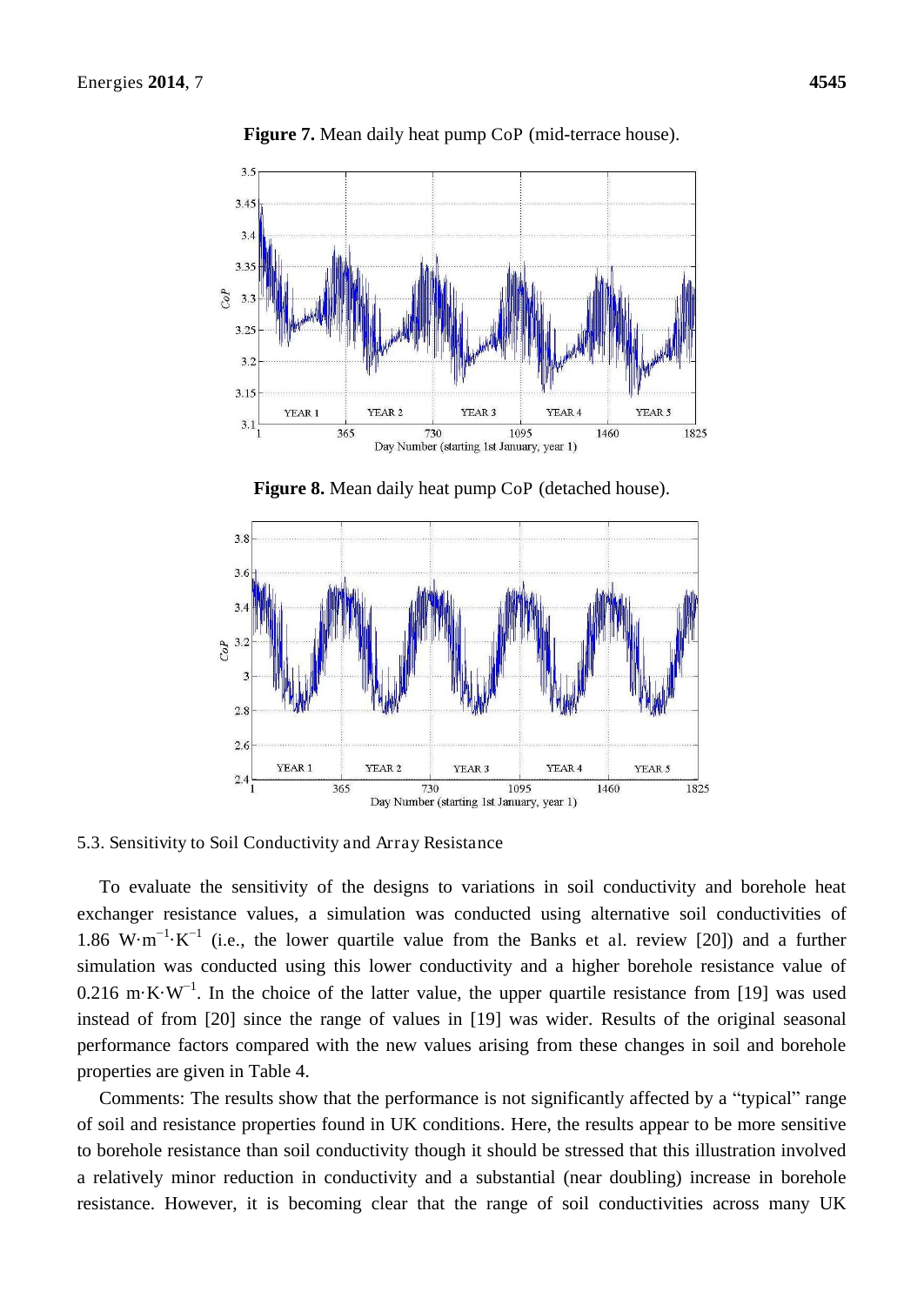applications is relatively low and this prompts the need to consider carefully whether expensive thermal response testing is needed in every case when ground geology is known with a reasonable degree of confidence. It should also be pointed out that, in most cases, the existence of groundwater flows (not considered in this work) will actually improve performance.

|                                        | <b>SPF</b>               |                       |  |  |  |
|----------------------------------------|--------------------------|-----------------------|--|--|--|
| <b>Property Choices</b>                | <b>Mid-Terrace House</b> | <b>Detached House</b> |  |  |  |
| Median (design) values                 | 3.32                     | 3.33                  |  |  |  |
| Reduced k                              | 3.31                     | 3.33                  |  |  |  |
| Reduced k & increased $R_{\text{hbx}}$ | 3 17                     | 326                   |  |  |  |

**Table 4.** Sensitivity to variations in soil conductivity and borehole resistance.

#### 5.4. Sensitivity to Heating System Sizing

A final analysis was carried out into the impact of heating system sizing. First, the simulation was re-run with P (in Equation (3)) fixed at a constant value of 1. This will show how much additional energy is required due to the deleterious part-load performance of the heat pump thus revealing the potential for improved control over the heat pump at light loads. Second, the simulation was re-run for both houses with the heating system capacity (Table A2, Appendix A) reduced by 20%, and then increased by 20% and 40%.

Results, compared with the original design results for reference, are given in Table 5. Also included are the averages of the comfort (operative) temperature of the whole house averaged over all periods when the space heating system is active only. Note that the operative temperature as used here is the average of the internal air and mean radiant temperatures.

|                         | <b>Mid-Terrace House</b> |              |               | <b>Detached House</b> |           |               |
|-------------------------|--------------------------|--------------|---------------|-----------------------|-----------|---------------|
| <b>Capacity Options</b> | <b>SPF</b>               | $kWh·m^{-2}$ | $T_{OP}$ (°C) | <b>SPF</b>            | $kWh·m-2$ | $T_{OP}$ (°C) |
| Perfect tracking        | 3.56                     | 36.1         | 19.97         | 3.75                  | 33.0      | 19.74         |
| Design                  | 3.32                     | 38.6         | 19.97         | 3.33                  | 37.1      | 19.74         |
| 20% under-sizing        | 3.34                     | 35.9         | 18.68         | 3.35                  | 34.5      | 18.46         |
| 20% over-sizing         | 3.31                     | 40.8         | 20.61         | 3.31                  | 38.9      | 20.54         |
| 40% over-sizing         | 3.30                     | 42.4         | 21.19         | 3.29                  | 40.3      | 21.04         |

**Table 5.** Sensitivity to heating system sizing and comfort.

(kWh·m<sup>−</sup><sup>2</sup> : annual electricity usage due to heat pump and source fluid pump divided by house gross floor area).

Comments: A 40% heating system over-sizing margin will not translate to a 40% increase in energy because the heating system controls will act to regulate the system to the required comfort conditions. However, oversizing will lead to an increase in energy because an over-sized control system will not be able to track the required control condition perfectly. In particular, the use of simple proportional controls used in domestic "thermostatic" radiator valves will exhibit offset (a sustained difference between set point and actual value). Thus, an over-sized system will lead to an increase in both energy use and comfort temperature. Consequently, the seasonal performance factor is not significantly affected by over-sizing (or under-sizing), however the electricity consumed has increased in all over-sizing cases. If the heat pump was able to operate over all load patterns without loss in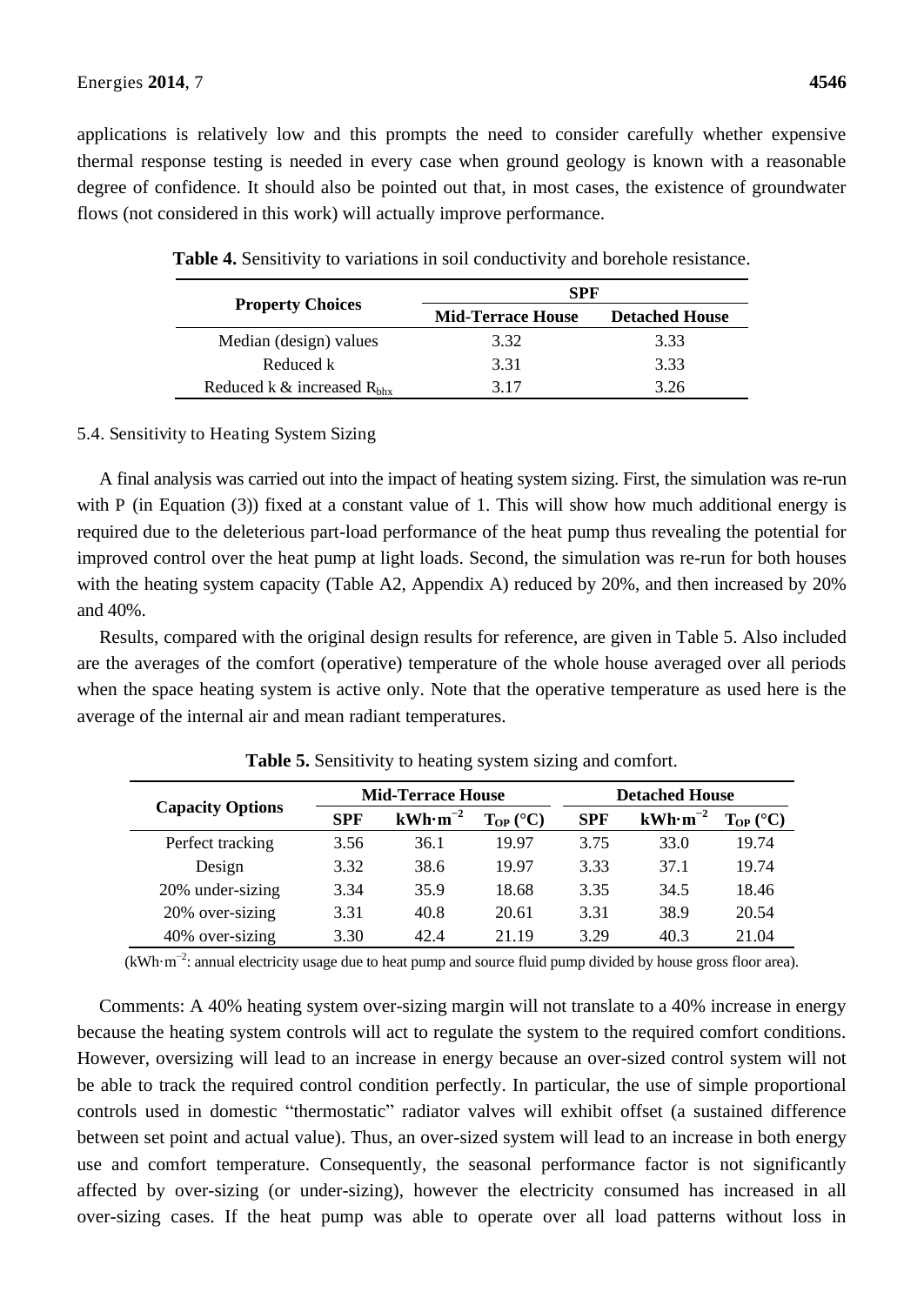performance it would operate with a SPF in excess of 3.5 for both houses. This falls to around 3.3 for both houses when its part load behavior is accounted for and the electrical consumption increases by 7% (mid-terrace house) and 12% (detached). If the heating is oversized by up to 40% the energy consumption over a heat pump well matched to the load at all times will increase by almost 18% (mid-terrace house) and 22% (detached house). These should be considered as viable targets for further improvements in domestic heat pump performances in the UK where evidence of equipment over-sizing is plentiful. A particularly notable result in Table 5 is revealed that when the heating system is under-sized by 20% the energy use falls whilst comfort remains very close to acceptable limits. Note here that the area-weighted target comfort temperature for both houses based on 21 °C in the main living space and 18 °C in all other spaces is 18.5 °C—almost precisely met on average by a heating system that is under-sized by 20%. The reason for this is that conventional heating sizing is carried out using steady-state calculations at boundary conditions that, in many winters, will never be realized or if they are, will be of short duration. There is a compelling case for the use of dynamic thermal modelling for the sizing of complex systems such as heat pumps and other microgenerators.

#### **6. Conclusions**

The aim of this work was to investigate the impact of heat pump capacity and ground array design for domestic ground source heat pumps operating in UK conditions with a view to establishing design criteria that might lead to improvements in operating performance.

The work has been largely based on numerical modelling supported with the introduction of a new empirical heat pump model which takes into account the decline in heat pump performance during periods of light load. Results have been drawn from two exemplar houses which have been configured to be typical of common terraced and detached houses in the UK and use has been made of an existing numerical model of a closed loop vertical ground array.

The results of this work suggest vertical ground loop array sizes for the two typical house types investigated of around 2.5 m of array length per  $m<sup>2</sup>$  of house gross floor area. The recommended allowance using the Microgeneration Certification Scheme recommendations would be around 1.1 m/m<sup>2</sup>. Furthermore, the array sizes proposed in this work show that it will be possible to operate the array safely using fresh water rather than ethylene glycol solution (or some other form of antifreeze) which is beneficial for performance, cost and the environment.

As data on ground thermal conductivities in the UK start to become more abundant, it is becoming clear that many sites have mean conductivities of around  $2-2.5 \text{ W} \cdot \text{m}^{-1} \cdot \text{K}^{-1}$  and modest variations about this figure have little effect on heat pump performance. However, the more uncertain values of borehole heat exchanger resistance do have an influence on performance.

The impact of both deteriorating part-load performance of thermostatically-controlled ground source heat pumps and heating system over-sizing (by up to 40%) has been shown to increase energy use by up to 18%–22% for the two typical house types considered.

Evidence in this work points to a strong potential for a better matching of the capacity of ground source heat pumps to the required building load pattern through the use of dynamic thermal modelling instead of conventional steady-state design methods.

Further work is needed in the following areas: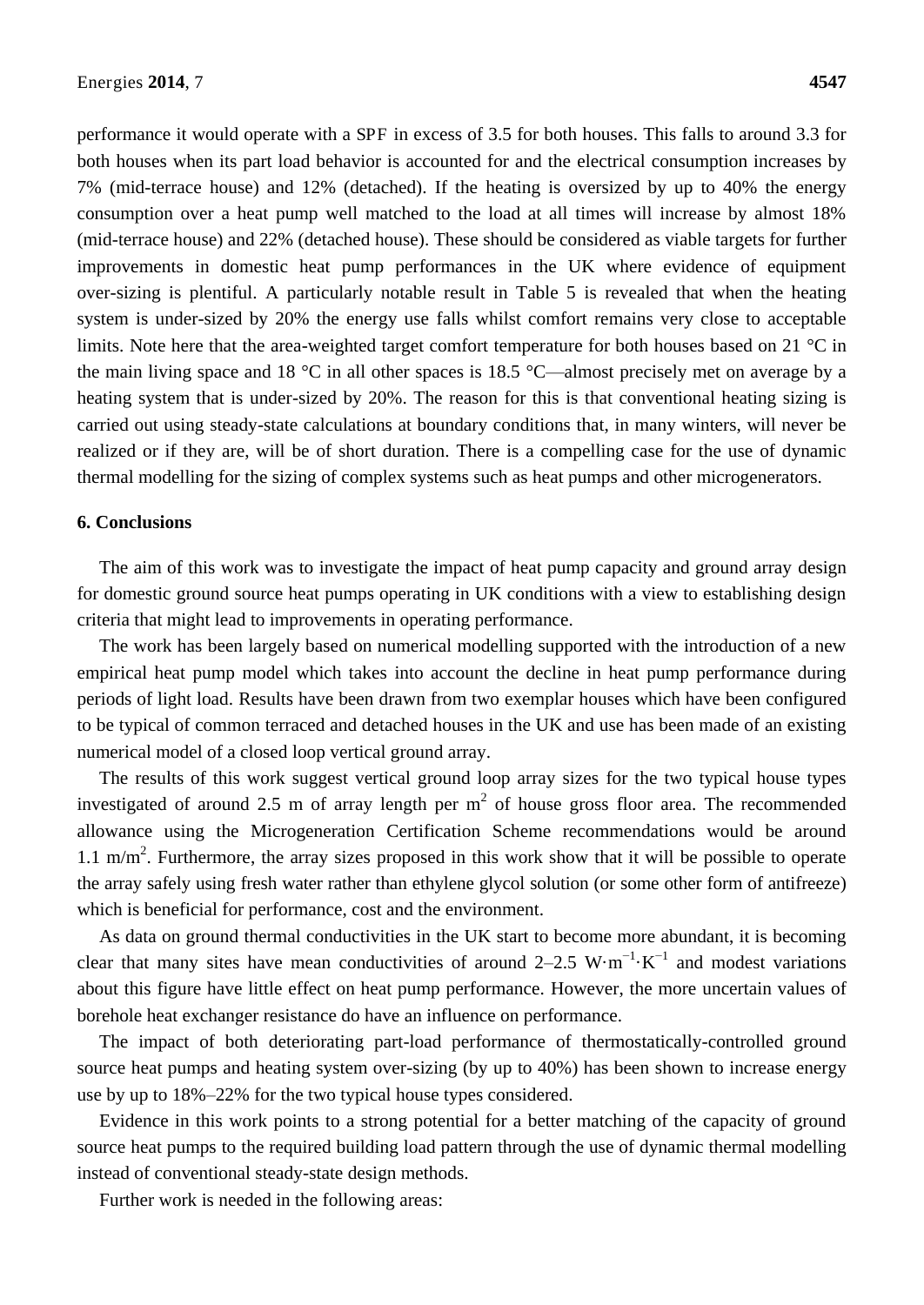- Development of verifiably accurate and easy-to-use tools for the design and seasonal performance evaluation of ground source heat pumps suitable for use by practitioners.
- Consideration of the impact of groundwater flow over closed loop arrays in UK conditions.
- Investigations into variable speed drives, electronic expansion devices and improved controls for domestic scale heat pumps.
- Development of alternative dynamically-based methods for system design and capacity-sizing as an alternative to conventional steady-state sizing methods.

## **Glossary**

| $a_1d_1$                          | Regression constants                                                                   |
|-----------------------------------|----------------------------------------------------------------------------------------|
| $a_2f_2$                          | Regression constants                                                                   |
| AD                                | <b>Regression constants</b>                                                            |
|                                   | Coefficient of performance (dimensionless)—instantaneous or short-time average heat    |
| CoP                               | output divided by instantaneous or short-time average heat pump plus source fluid pump |
|                                   | electrical consumption.                                                                |
| $c_{pf, array}$                   | Specific heat capacity of array fluid $(J \cdot kg^{-1} \cdot K^{-1})$                 |
| $E_{\text{array}}$                | Array (heat transfer) effectiveness                                                    |
| $\bf k$                           | Soil mean thermal conductivity $(W \cdot m^{-1} \cdot K^{-1})$                         |
| L <sub>array</sub>                | Total array length (m)                                                                 |
| $m_{f, array}$                    | Array fluid mass flow rate $(kg·s^{-1})$                                               |
| NTU <sub>array</sub>              | Array number of (heat) transfer units                                                  |
| $\mathbf{P}$                      | Part load ratio (current heating demand divided by seasonal maximum heating demand)    |
| $\mathbf R$                       | Correlation coefficient                                                                |
| <b>SPF</b>                        | Seasonal performance factor (dimensionless)—seasonal heat pump heating energy          |
|                                   | divided by seasonal heat pump plus source fluid pump electrical consumption            |
| $R_{\rm bhx}$                     | Borehole heat exchanger thermal resistance $(m \cdot K \cdot W^{-1})$                  |
| $T_{f, \text{array}, \text{out}}$ | Array fluid outlet temperature $(^{\circ}C)$                                           |
| $T_{\text{array, soil}}$          | Average soil temperature along the entire array path $({}^{\circ}C)$                   |
| T <sub>OP</sub>                   | Room space operative temperature $({}^{\circ}C)$                                       |
| $\Delta T_{f,max}$                | Maximum (design) array inlet/outlet fluid temperature difference (K)                   |
|                                   | Heat pump nominal temperature lift (difference between the heating outlet temperature  |
| $\Delta T_{sosi}$                 | (K or $\mathrm{C}$ ) and the source fluid outlet temperature (K or $\mathrm{C}$ )      |

Symbols used in Tables A1 and A2

| <b>MT</b>      | mid-terrace                   |
|----------------|-------------------------------|
| <b>DET</b>     | detached                      |
| <b>GFA</b>     | gross floor area              |
| L <sub>S</sub> | main living space             |
| B              | balance of ground floor space |
| FF             | first floor                   |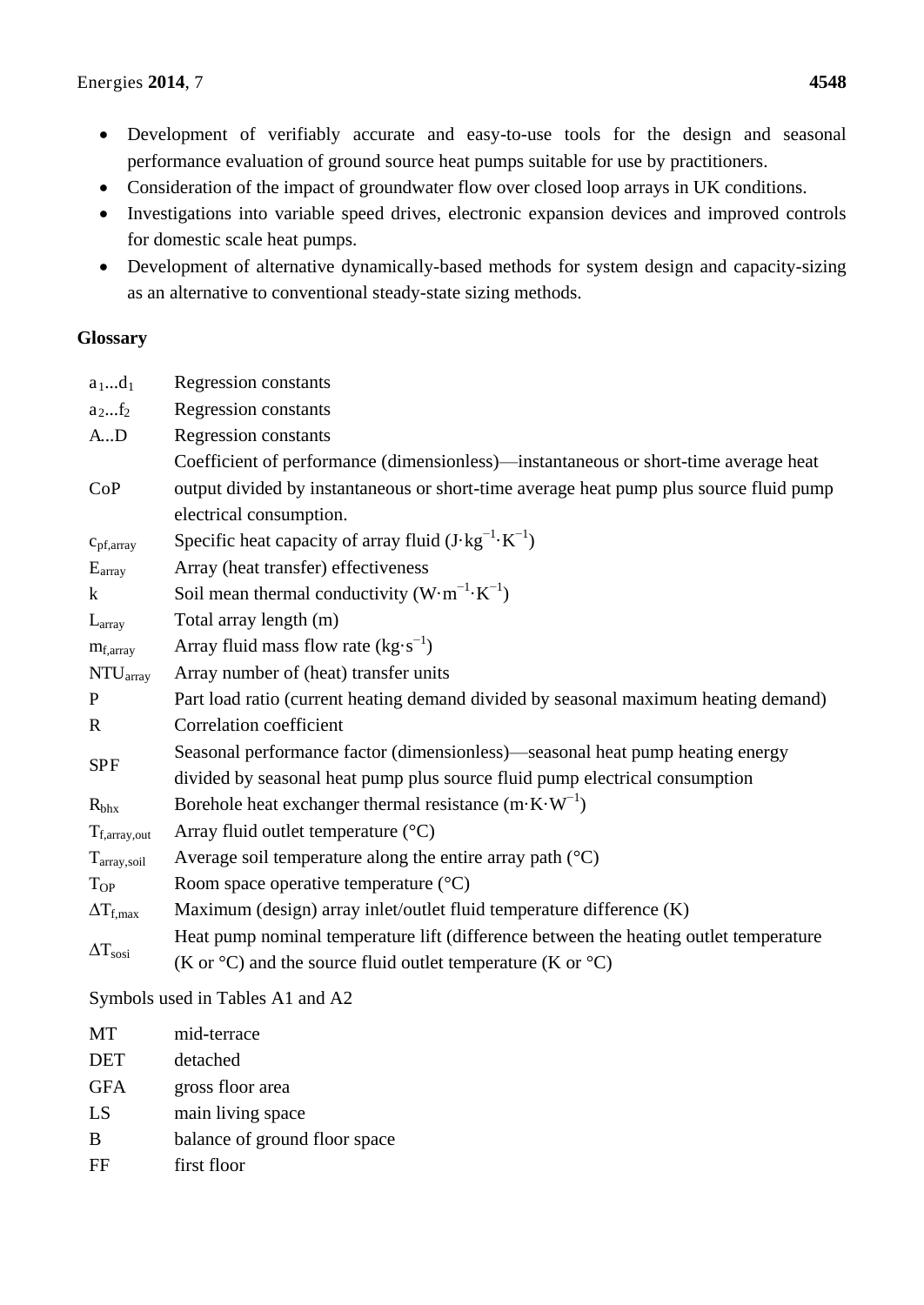|             | Areas $(m^2)$ |    | Footprint   |             |                    |                |                  |         |
|-------------|---------------|----|-------------|-------------|--------------------|----------------|------------------|---------|
| <b>Type</b> | <b>GFA</b>    | LS | Width $(m)$ | Depth $(m)$ | <b>Orientation</b> | <b>Windows</b> | Glazing $(m^2*)$ | Roof    |
| MT          | 75.           |    |             | 6.1         | $N-S$              | Clear double   | 10.4             | Pitched |
| DET         | ∣ 25          | 20 | 7 Q         | 7 Q         | $N-S$              | Clear double   |                  | Pitched |

**Table A1.** Seasonal house energy modeling—main parameters.

**Appendix A. Seasonal Energy Demand Modelling** 

**\*** Based on the UK Standard Assessment Procedure: 0.1382 × GFA − 0.027. An additional allowance of one single door (rear) and one single door (front) of 2  $m<sup>2</sup>$  (each) is added to the window areas.

| U-values $(W \cdot m^2 \cdot K^{-1})$ |      |                 |  | <b>111</b> Design Temperatures $\frac{({}^{\circ}C)}{C}$ Ventilation $(h^{-1})$ Design Loss (kW *) |  |    |      |
|---------------------------------------|------|-----------------|--|----------------------------------------------------------------------------------------------------|--|----|------|
| Wall                                  | Roof | Gr-floor Window |  |                                                                                                    |  | FF |      |
| 0.45                                  | 0.35 | 0.45            |  |                                                                                                    |  |    | 3.09 |
| 0.45                                  | 0.35 | 0.45            |  |                                                                                                    |  |    | 5.95 |

**Table A2.** Seasonal house energy modeling—thermal properties.

**\*** Design heat loss with an external design temperature of −3 °C. Calculations include a pre-heat margin of 25% and were carried out in accordance with the methods set out in the CIBSE Guide. The standards are those that would be expected of UK houses either constructed or refurbished at around 2002.

## **Appendix B. Dynamic Thermal Modelling—Simulink HVAC Blockset**

The Simulink HVAC Blockset is a generic Simulink library that can be used to construct detailed dynamic models of buildings including HVAC plant and controls and certain embedded renewable energy systems. Several such libraries exist for modelling energy in buildings such as SIMBAD [21] and CARNOT [22] but the advantage of the HVAC Blockset used here is that all component models are fully dynamic, enabling more accurate control and system response modelling to be carried out. (The HVAC Blockset used here is made freely available by the author for other users.) Note that only certain component model selections were used in the present work as detailed below.

Components used to remodel the two house types:

| Building envelope: | Plant and controls:          | Utility:                     |
|--------------------|------------------------------|------------------------------|
| Zone heat balance  | Generic emitter <sup>2</sup> | Schedule <sup>4</sup>        |
| Exposed element    | Detector $3$                 | Solar simulator <sup>5</sup> |
| Internal element   | Control valve $3$            |                              |
| Window             | PID controller $3$           |                              |
| Ventilation $1$    |                              |                              |

- 1. Infiltration due to wind and stack effect during winter with closed windows. The block was set to open windows by 50% of their opening capacity when internal temperatures reached 26 °C and by a further 50% to fully-open when temperatures reached 28 °C (i.e., in summer when the heating is off).
- 2. The "generic emitter" was used to represent panel convector-radiator heating.
- 3. The "detector", "control valve" and "PID controller" blocks were combined to represent ―thermostatic‖ radiators valves attached to each zone radiator. Only the proportional term of the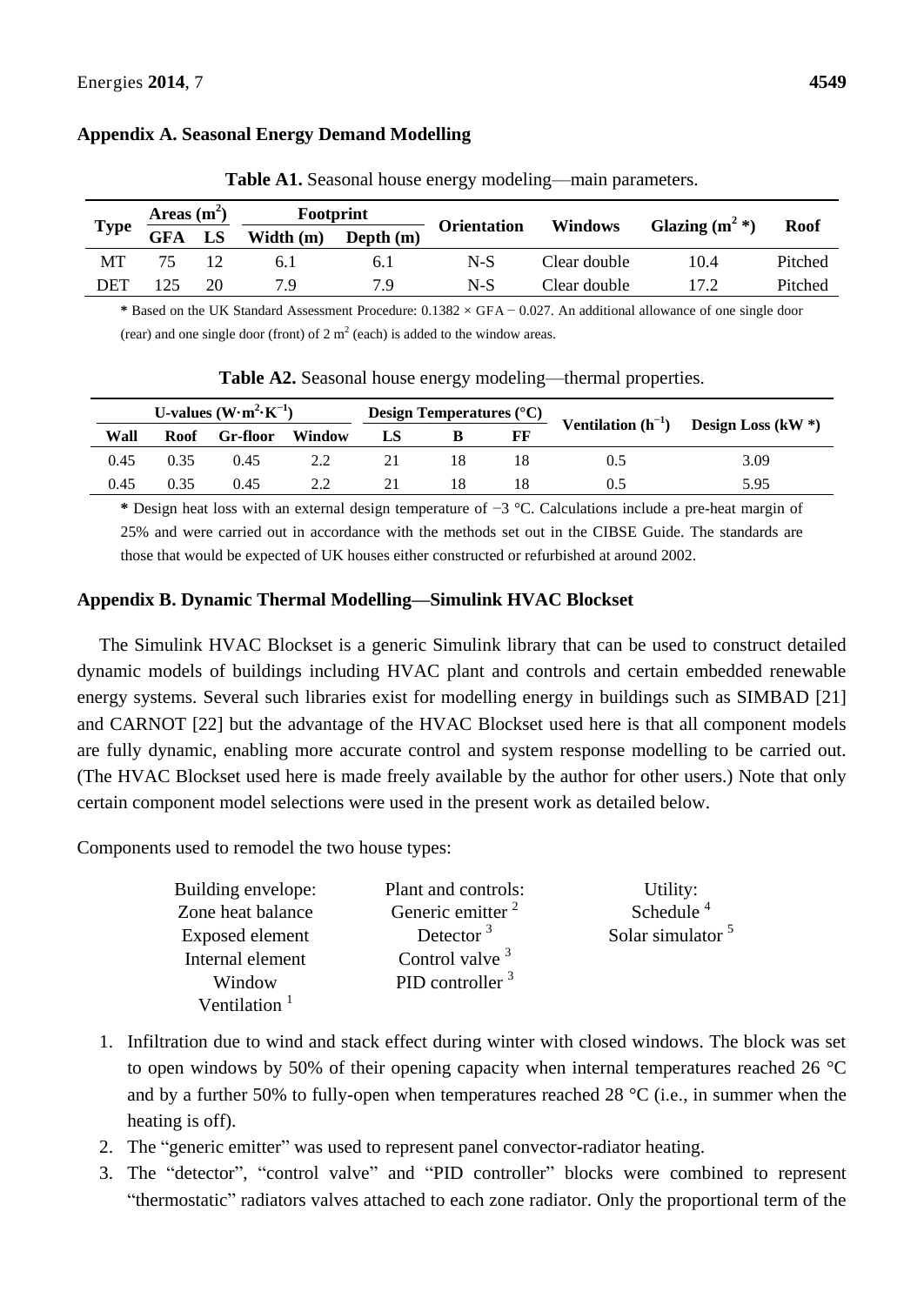PID controller block was enacted. The detector was set with a long time constant (3 min) to help represent the long time delay in these valves. (Note that the widely-used term "thermostatic" is a misnomer in this context since these control valves actually modulate the hot water flow rate in practice.)

- 4. Separate "schedule" blocks were used to represent switching of occupant activity and plant activity.
- 5. The "solar simulator" was used to generate in-plane irradiances on each exposed window and opaque surface.



#### **Figure B1.** Simulink HVAC Blockset.

The highest level of the Simulink model created for the mid-terrace house is shown as an example in Figure B2, showing all parent blocks and information flows between them. The three main blocks at the centre represent the parent blocks of the living room (top), balance of ground floor spaces (middle) and first floor (bottom). Beneath these parent blocks are all the component blocks (and their information flow connections) for the room elements, zone energy balance, ventilation, heating system and heating controls. The large block to the left in Figure B2 is the parent block which contains all microclimate modelling (i.e., a file-read utility which reads in weather data and solar simulating blocks for all orientations forming the mid-terrace house).

For further details of the individual block descriptions and derivations, see [12,13].

Note that the other blocks shown in the generic library and not specifically referred to above were not used in the present work. Furthermore, the heat pump model in the generic library (which is a simple manufacturer's catalogue-fit type model) was not used in the present work either.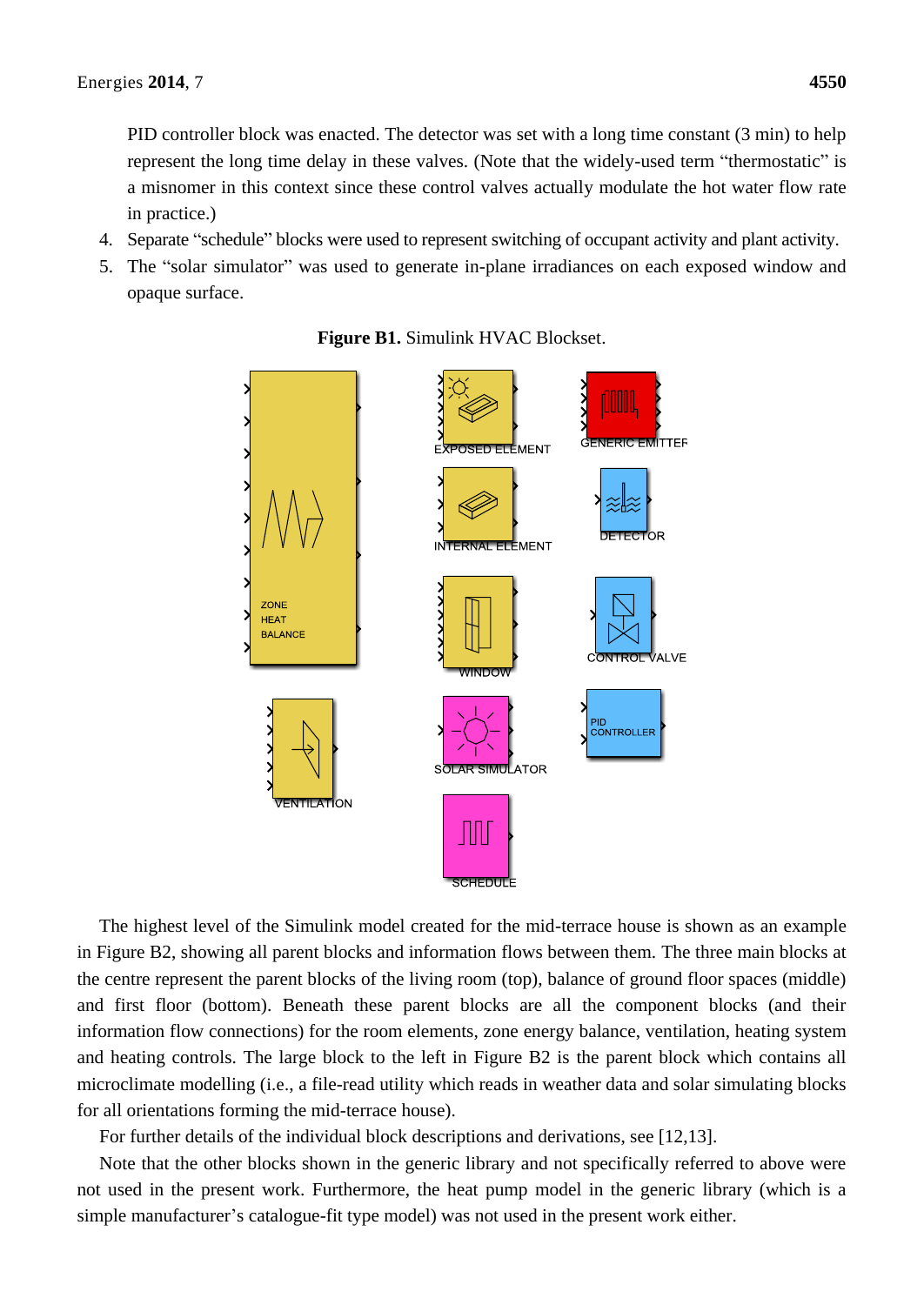

**Figure B2.** Top-level block diagram model for the mid-terrace house.

## **Appendix C. Details of the Test Ground Source Heat Pump**

| <b>System Component</b>  | <b>Parameter</b>         | <b>Value</b>               |
|--------------------------|--------------------------|----------------------------|
|                          | Type                     | Scroll                     |
|                          | Refrigerant              | R410A                      |
| Compressor               | Electrical supply        | 1-phase, 220 V             |
|                          | Displacement             | 5.34 $m^3 \cdot h^{-1}$    |
|                          | Type                     | <b>Brazed</b> plate        |
|                          | Plate material           | Corrugated stainless steel |
|                          | Number of plates         | 13                         |
|                          | Plate width              | $118.4 \text{ mm}$         |
| Evaporator and condenser | Plate height             | 440 mm                     |
|                          | Plate spacing            | $2.24$ mm                  |
|                          | Plate thickness          | $0.4 \text{ mm}$           |
|                          | Volume, refrigerant side | 0.57L                      |
|                          | Volume, water side       | 0.66L                      |
| <b>Expansion</b> device  | <b>Type</b>              | Mechanical, thermostatic   |

| Table C1. Details of the test heat pump. |  |  |  |  |  |  |
|------------------------------------------|--|--|--|--|--|--|
|------------------------------------------|--|--|--|--|--|--|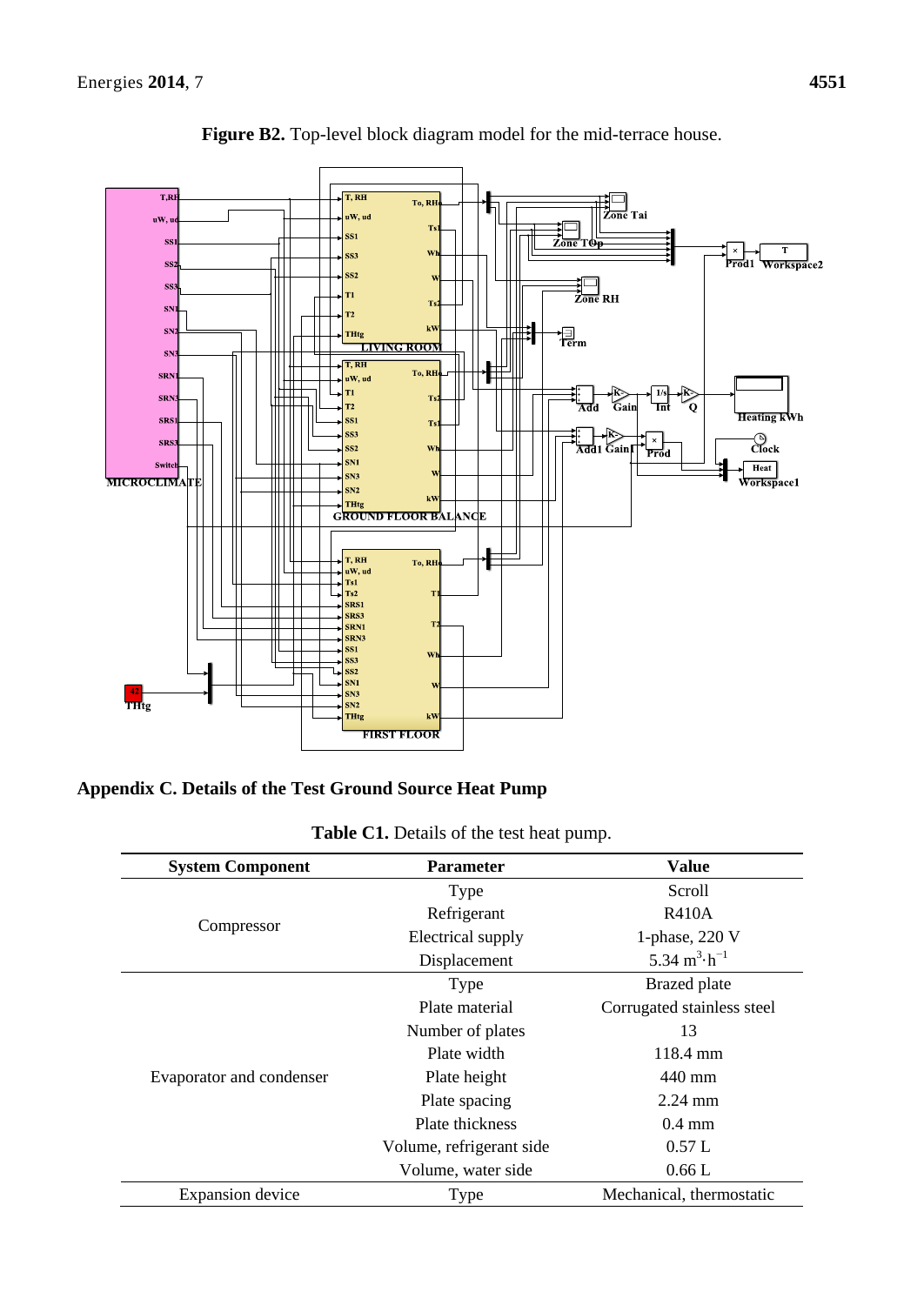## **Conflicts of Interest**

The author declares no conflict of interest.

## **References**

- 1. Getting Warmer: A Field Trial of Heat Pumps. Available online: http://www.heatpumps.org.uk/ PdfFiles/TheEnergySavingTrust-GettingWarmerAFieldTrialOfHeatPumps.pdf (accessed on 11 December 2013).
- 2. Microgeneration Installation Standard MIS 3005—Requirements for Contractors Undertaking the Supply, Design, Installation, Set to Work, Commissioning and Handover of Microgeneration Heat Pump Systems, Issue 4.0. Available online: http://www.microgenerationcertification.org/images/ MIS%203005%20Issue%204.0%20Heat%20Pump%20Systems%20%202013.12.16%20FINAL3.pdf (accessed on 25 April 2014).
- 3. The Heat is on. Available online: http://www.energysavingtrust.org.uk/Organisations/Technology/ Field-trials-and-monitoring/Fieldmonitoring/Field-trial-reports/Heat-pump-field-trials (accessed on 25 April 2014).
- 4. Bagdanavicius, A.; Jenkins, N. Power requirements of ground source heat pumps in a residential area. Appl. Energy **2013**, 101, 591–600.
- 5. Blanco, D.L.; Nagano, K.; Morimoto, M. Experimental study on a monovalent inverter-driven water-to-water heat pump with a desuperheater for low energy houses. Appl. Therm. Eng. **2013**, 50, 826–836.
- 6. Wood, C.J.; Liu, H.; Riffat, S.B. An investigation of the heat pump performance and ground temperature of a pile foundation heat exchanger system for a residential building. Energy **2010**, 35, 4932–4940.
- 7. Boait, P.J.; Fan, D.; Stafford, A. Performance and control of domestic ground-source heat pumps in retrofit installations. Energy Build. **2011**, 43, 1968–1976.
- 8. Gleeson, C.P.; Lowe, R. Meta-analysis of European heat pump field trial efficiencies. Energy Build. **2013**, 66, 637–647.
- 9. Fernández-Seara, J.; Pereiro, A.; Bastos, S.; Dopazo, J.A. Experimental evaluation of a geothermal heat pump for space heating and domestic water simultaneous production. Renew. Energy **2012**, 48, 482–488.
- 10. National Energy Efficiency Data-Framework (NEED), Table 1. Available online: https://www.gov.uk/ government/collections/national-energy-efficiency-data-need-framework (accessed on 28 April 2014).
- 11. BREDEM 2010—A Technical Description of the BRE Domestic Energy Model, Version 1.0. Available online: http://www.bre.co.uk/filelibrary/bredem/BREDEM-2012-specification.pdf (accessed on 28 April 2014).
- 12. Gouda, M.M.; Danaher, S.; Underwood, C.P. Building thermal model reduction using nonlinear constrained optimization. Build. Environ. **2002**, 37, 1255–1265.
- 13. Gouda, M.M.; Underwood, C.P.; Danaher, S. Modelling the robustness properties of HVAC plant under feedback control. Build. Serv. Eng. Res. Technol. **2003**, 24, 271–280.